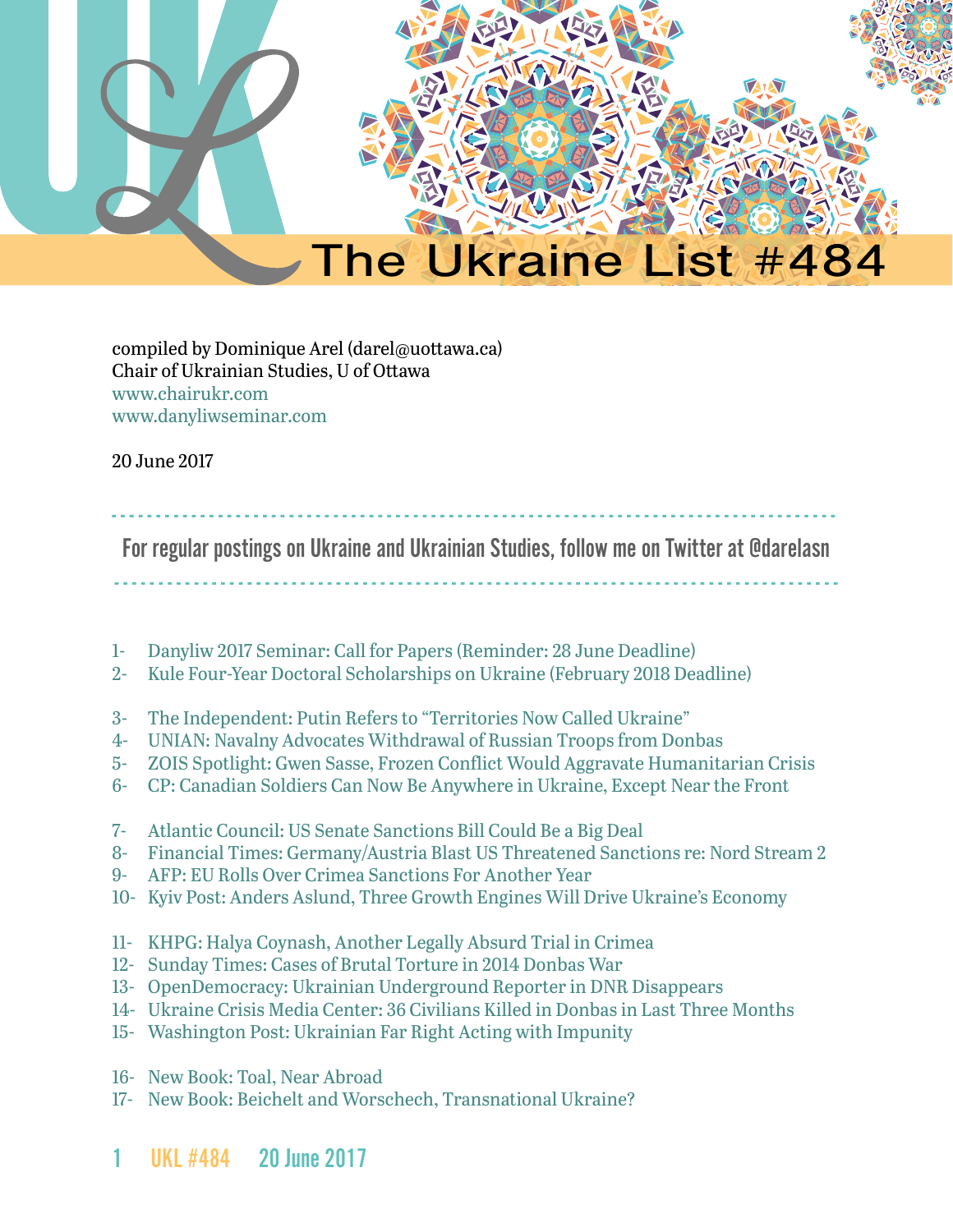## <span id="page-1-0"></span>#1 Deadline Reminder: 28 June 2017

- - - - - - - - - - - - - - - - - - - - - - - - - - - - - - - - - - - - - - - - - - - - - - - - - - - - - - - - - - - - - - - - - - - - - - - - - - - - - - - - - - 13th Annual Danyliw Research Seminar on Contemporary Ukraine Chair of Ukrainian Studies, University of Ottawa, 16-18 November 2017 <http://www.danyliwseminar.com>

### CALL FOR PAPER PROPOSALS

The Chair of Ukrainian Studies, with the support of the Wolodymyr George Danyliw Foundation, will be holding its 13th Annual Danyliw Research Seminar on Contemporary Ukraine at the University of Ottawa on 16-18 November 2017. Since 2005, the Danyliw Seminar has provided an annual platform for the presentation of some of the most influential academic research on Ukraine.

The Seminar invites proposals from scholars and doctoral students —in political science, anthropology, sociology, history, law, economics and related disciplines in the social sciences and humanities— on a broad variety of topics falling under thematic clusters, such as those suggested below:

### **Conflict**

- war/violence (combatants, civilians in wartime, DNR/LNR, Maidan)
- security (conflict resolution, Minsk Accords, OSCE, NATO, Crimea)
- nationalism (Ukrainian, Russian, Soviet, historical, far right)

### **Reform**

- economic change (energy, corruption, oligarchies, EU free trade, foreign aid)
- governance (rule of law, elections, regionalism)
- media (TV/digital, social media, information warfare, fake news)

### **Identity**

- history/memory (World War II, Holodomor, Soviet period, interwar, imperial)
- language, ethnicity, nation (policies and practices)
- culture and politics (cinema, literature, music, performing arts, popular culture)

### **Society**

- migration (IDPs, refugees, migrant workers, diasporas)
- social problems (reintegration of combatants, protests, welfare, gender, education)
- state/society (citizenship, civil society, collective action/protests, human rights)

The Seminar will also be featuring panels devoted to recent/new books touching on Ukraine, as well as the screening of new documentaries followed by a discussion with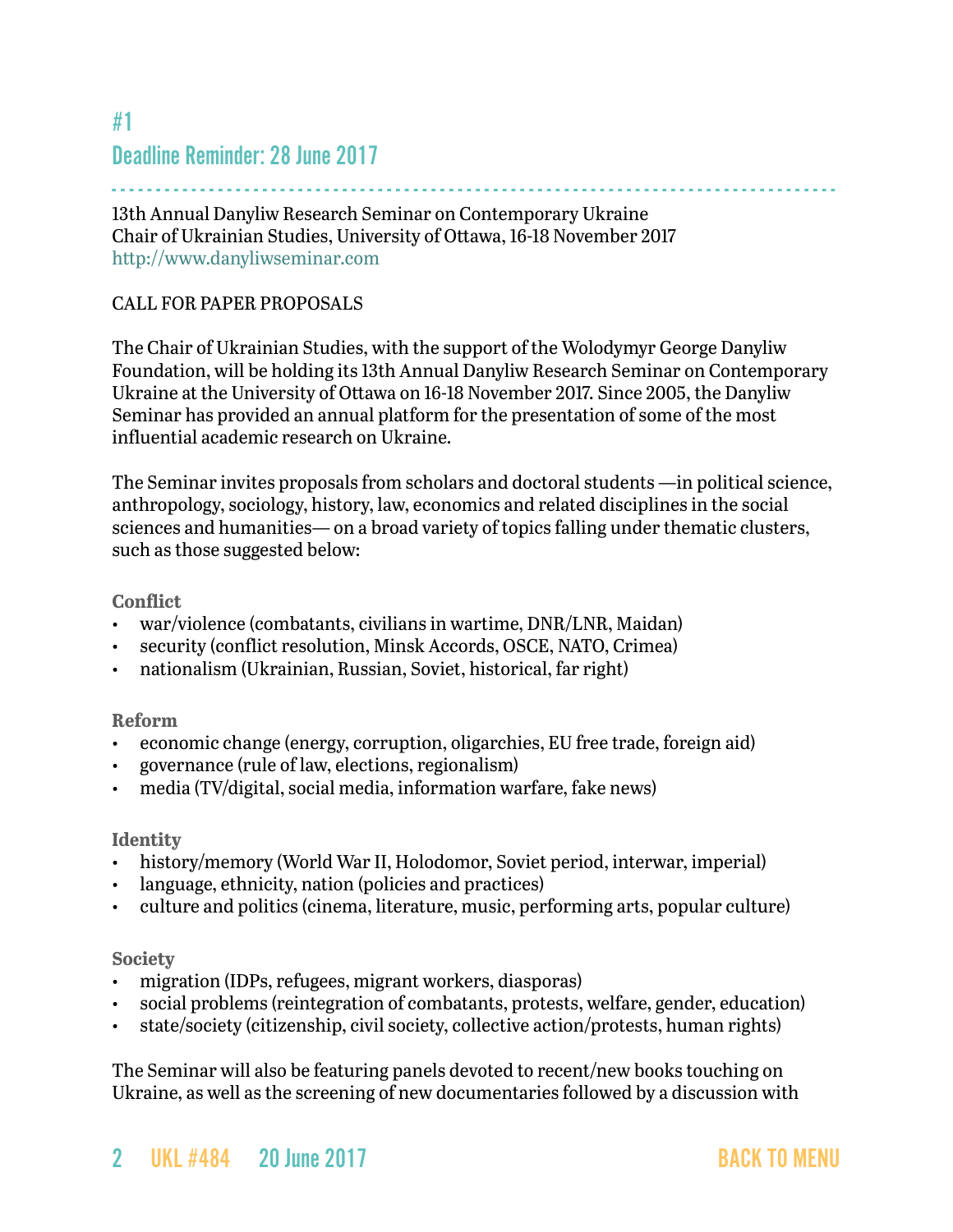filmmakers. In 2016, four book panels (Lawrence Douglas/*The Right Wrong Man*, Catherine Gousseff/Échanger les peuples, Serhii Plokhy/*The Gates of Europe*, and Ioulia Shukan/ *Génération Maidan*) were on the program and two films were screened (Elena Volochine/ *Oleg's Choice*, Antony Butts/*DIY Country*). Information on the 2016 book panels and films can easily be accessed from the top menu of the web site. The 2017 Seminar is welcoming book panel proposals, as well as documentary proposals.

Presentations at the Seminar will be based on research papers (6,000-8,000 words) and will be made available, within hours after the panel discussions, in written and video format on the Seminar website and on social media. The Seminar will privilege intensive discussion, with relatively short presentations (12 minutes), comments by the moderator and an extensive Q&A with Seminar participants and assembled public.

People interested in presenting at the 2017 Danyliw Seminar are invited to submit a 500 word paper proposal and a 150 word biographical statement, by email attachment, to Dominique Arel, Chair of Ukrainian Studies, at [darel@uottawa.ca](mailto:darel@uottawa.ca) AND [chairukr@gmail.](mailto:chairukr@gmail.com) [com](mailto:chairukr@gmail.com).

Please also include your full coordinates (institutional affiliation, preferred postal address, email, phone, and Twitter account [if you have one]). If applicable, indicate your latest publication or, in the case of doctoral or post-doctoral applicants, the year when you entered a doctoral program, the title of your dissertation and year of (expected) completion.

Books published between 2016 and 2018 (as long as near-final proofs are available prior to the Seminar) are eligible for consideration as a book panel proposal. The proposal must include a 500 word abstract of the book, as well as the 150 word bio and full coordinates.

Films produced between 2015 and 2017 are eligible for consideration as a documentary proposal. The proposal must include a 500 word abstract of the film, as well as the 150 word bio, full coordinates, and a secure web link to the film.

In addition to scholars and doctoral students, policy analysts, practitioners from nongovernmental and international organizations, journalists, and artists are also welcome to send a proposal.

**The proposal deadline is 28 June 2017.** The Chair will cover the travel and accommodation expenses of applicants whose proposal is accepted by the Seminar. The proposals will be reviewed by an international selection committee and applicants will be notified in the course of the summer.

To celebrate the 10th Anniversary of the Danyliw Seminar in 2014, a special website was created at [www.danyliwseminar.com.](http://www.danyliwseminar.com) The site contains the programs, papers, videos of presentations and photographs of the last three seminars (2014-2016). To access the abstracts, papers and videos of the 2016 presenters, click on "Participants" in the menu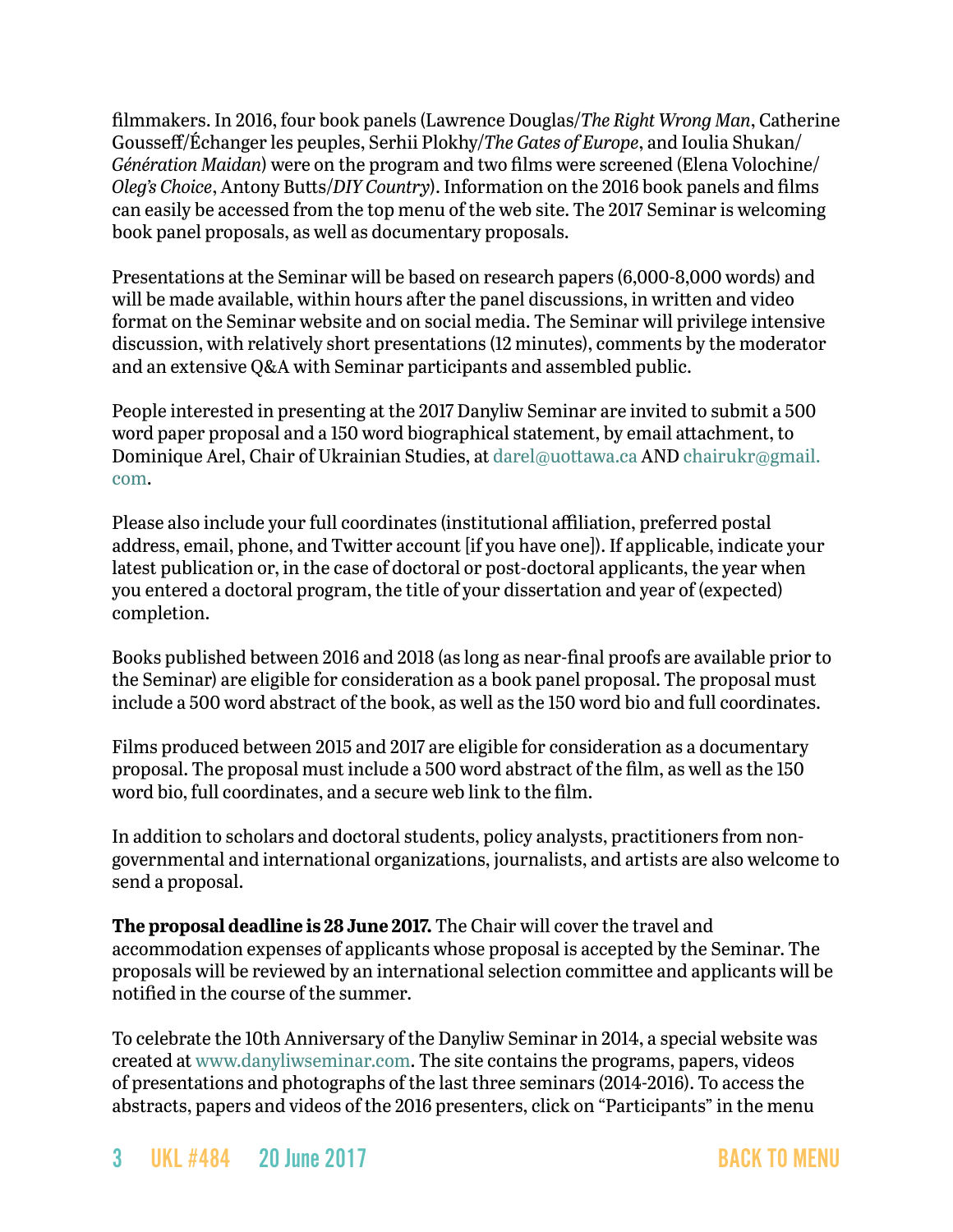and then click on the individual names of participants. The 2016 Program can be accessed at<https://www.danyliwseminar.com/program-2016>.

Check the "Danyliw Seminar" Facebook page at<http://bit.ly/2rssSHk>.

For information on the Chair of Ukrainian Studies, go to <http://bit.ly/2r7Hl8L>.

The Seminar is made possible by the generous commitment of the Wolodymyr George Danyliw Foundation to the pursuit of excellence in the study of contemporary Ukraine.

### <span id="page-3-0"></span>#2

### Kule Doctoral Scholarships on Ukraine

- - - - - - - - - - - - - - - - - - - - - - - - - - - - - - - - - - - - - - - - - - - - - - - - - - - - - - - - - - - - - - - - - - - - - - - - - - - - - - - - - - Chair of Ukrainian Studies, University of Ottawa Application Deadline: 1 February 2018 (International & Canadian Students)

The Chair of Ukrainian Studies at the University of Ottawa, the only research unit outside of Ukraine predominantly devoted to the study of contemporary Ukraine, is announcing a new competition of the Drs. Peter and Doris Kule Doctoral Scholarships on Contemporary Ukraine. The Scholarships will consist of an annual award of \$22,000, with all tuition waived, for four years (with the possibility of adding a fifth year).

The Scholarships were made possible by a generous donation of \$500,000 by the Kule family, matched by the University of Ottawa. Drs. Peter and Doris Kule, from Edmonton, have endowed several chairs and research centres in Canada, and their exceptional contributions to education, predominantly in Ukrainian Studies, has recently been celebrated in the book Champions of Philanthrophy: Peter and Doris Kule and their Endowments.

Students with a primary interest in contemporary Ukraine applying to, or enrolled in, a doctoral program at the University of Ottawa in political science, sociology and anthropology, or in fields related with the research interests of the Chair of Ukrainian Studies, can apply for a Scholarship. The competition is open to international and Canadian students.

The application for the Kule Scholarship must include a 1000 word research proposal, two letters of recommendation (sent separately by the referees), and a CV and be mailed to Dominique Arel, School of Political Studies, Faculty of Social Sciences Building, Room, 7067, University of Ottawa, 120 University St., Ottawa ON K1N 6N5, Canada. Applications will be considered only after the applicant has completed an application to the relevant doctoral program at the University of Ottawa. Consideration of applications will begin on **1 February 2018** and will continue until the award is announced.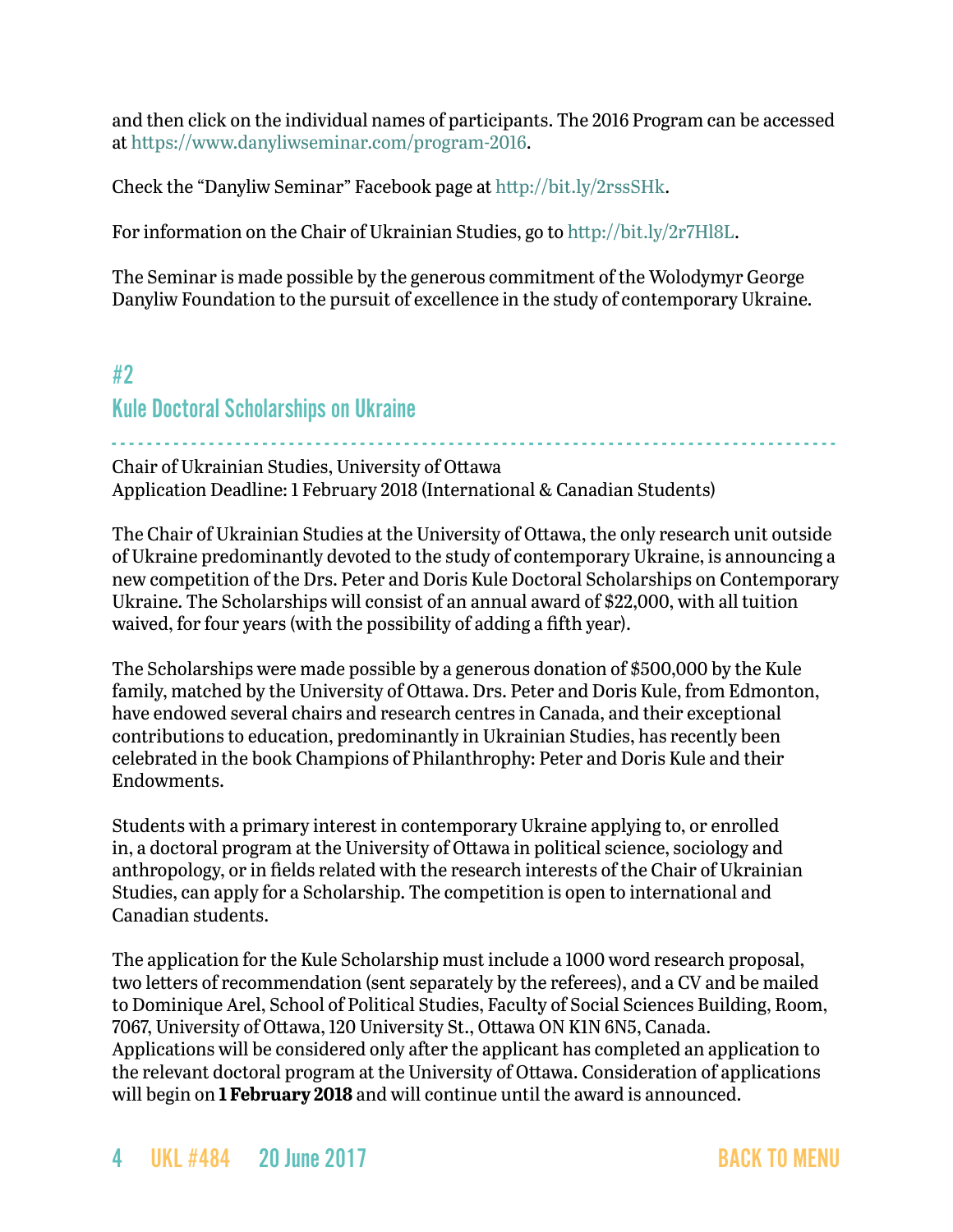The University of Ottawa is a bilingual university and applicants must have a certain oral and reading command of French. Specific requirements vary across departments.

Students interested in applying for the Scholarships beginning in the academic year 2017- 2018 are invited to contact Dominique Arel [\(darel@uottawa.ca](mailto:darel@uottawa.ca)), Chairholder, Chair of Ukrainian Studies, and visit our web site [\(http://socialsciences.uottawa.ca/ukraine](http://socialsciences.uottawa.ca/ukraine))

#3 Vladimir Putin Refers to "Territories Now Called Ukraine" in Ominous Comments During Annual Phone-In

- - - - - - - - - - - - - - - - - - - - - - - - - - - - - - - - - - - - - - - - - - - - - - - - - - - - - - - - - - - - - - - - - - - - - - - - - - - - - - - - - -

by Samuel Osborne The Independent (UK), 15 June 2017 <http://ind.pn/2sDyXBb>

[Vladimir Putin](http://www.independent.co.uk/topic/VladimirPutin) has referred to «the territories which now belong to Ukraine» in ominous comments during his annual phone-in.

The Russian President made several remarks about Ukraine, recent anti-government protests and his country's relations with the United States, during A Direct Line With Putin.

"I hope at some time this period in the life and history of Ukraine and the Ukrainian people will come to an end," Mr Putin said.

Mr Putin used the question and answer session to talk to voters about key issues ahead of next year's presidential election, which he is expected to contest.

He went on to say how much he values the views of Ukranians who remember the "common history" uniting Russia and Ukraine. "We grasp it and we value it highly, believe me."

Russia annexed Ukraine's Crimean Peninsula in 2014 and is supporting pro-Russia insurgents in eastern Ukraine, leading Western nations to place sanctions on Moscow. "If it wasn't for Crimea, other problems, they would have invented something else to deter Russia," he said.

During the tightly choreographed marathon TV appearance, Mr Putin gave a rare glimpse into his private life, saying he has two grandchildren whose privacy he wants to respect, and even spoke to a man whose wife had given birth moments ago.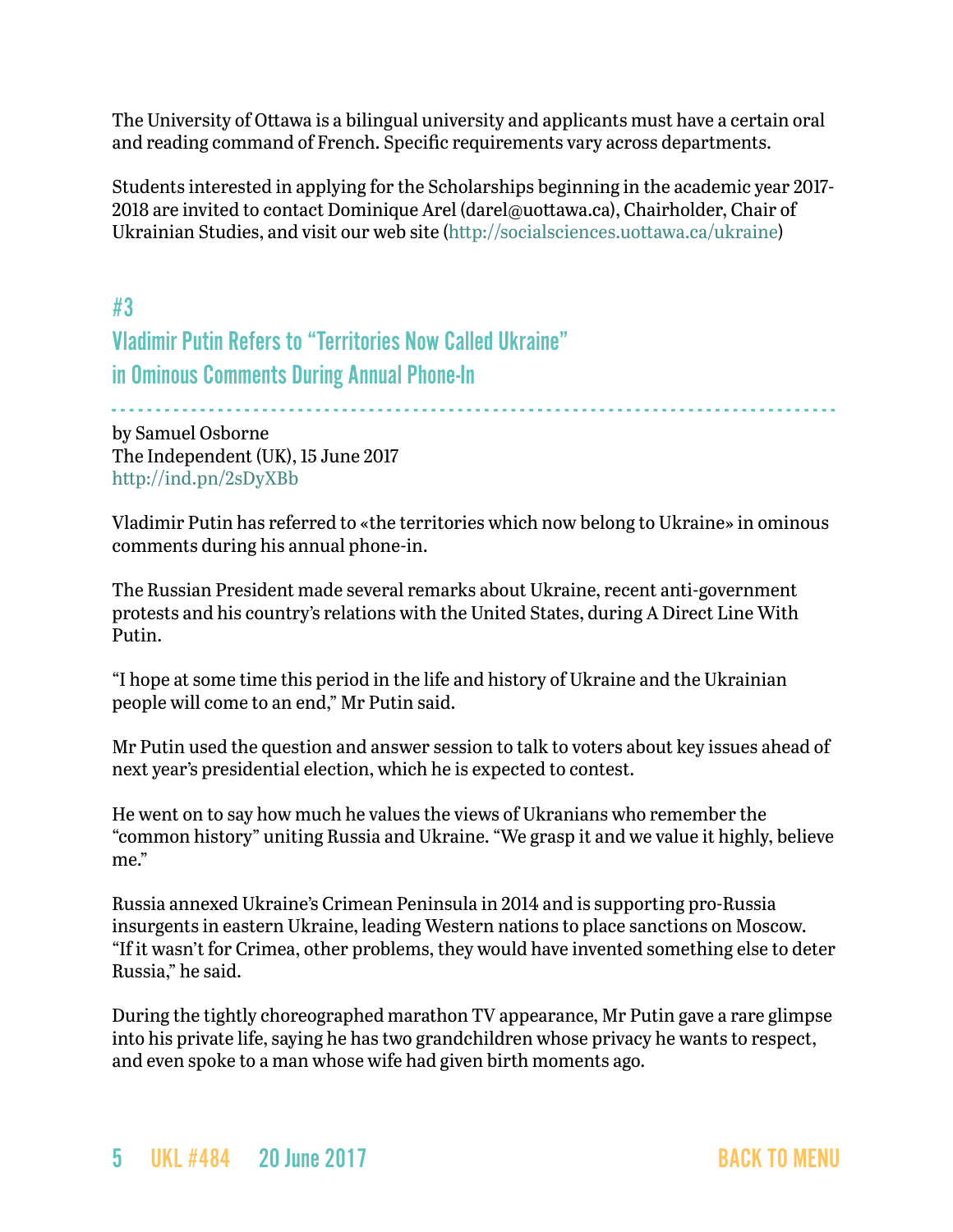He described Ukranian nationalists as "swastika-brandishing loonies" and added the fathers of Ukranian nationalism believed the country should be a federal state.

"We have many friends in Ukraine," he said, before going on to say the Ukranian nationalists "all believed Ukraine should be independent but it should also be a federal state."

He added that "over-centralisation... would lead to domestic conflicts in Ukraine. This is what we have been witnessing.

"By the way, some of the defenders of the Ukrainian independence and the Ukrainian nationalism did not see Crimea as part of Ukraine."

He said construction of a bridge to connect mainland Russia with Crimea is on schedule "and even slightly ahead of it". It is meant to be operational by the end of next year.

During the four-hour show, Mr Putin accused his opponents of "abusing" and exploiting problems in Russia rather than offering a solution.

He said that while "street protests always emerge as part of democratic procedures," they were "not being done to improve the situation in the country."

He also said Russia's campaign in Syria had allowed the military to test its state-of-the art weapons in real combat.

The experience allowed engineers to polish weapons designs and has given a "new quality" to the Russian military, he said.

Mr Putin also joked that Russia would offer asylum to former FBI director James Comey, who was fired by Donald Trump.

He said it was "very strange" the FBI official had leaked details of conversations with the US President and compared his actions to those of Edward Snowden.

The Russian President said his country was "ready for a constructive dialogue" with the US.

Mr Putin said Moscow and Washington could cooperate in efforts to prevent the proliferation of mass destruction weapons, including the North Korean nuclear and missile problem.

He said the two countries could also cooperate in dealing with global poverty and efforts to prevent climate change.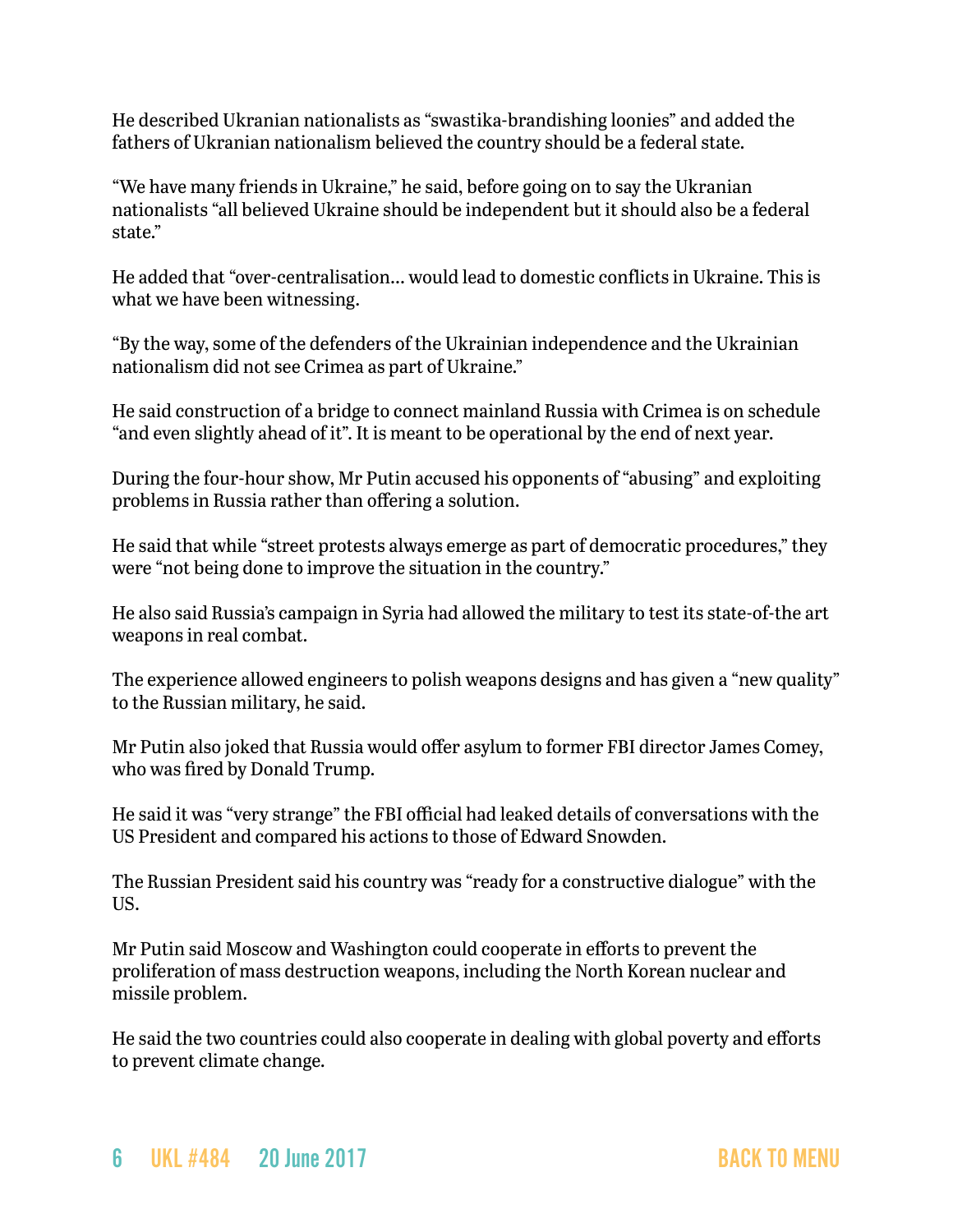"As far as the flashpoints are concerned... there are positive examples of our cooperation. Syrian problem, Mid-Eastern problem on the whole... There are other flashpoints and we are very hopeful for the United States' constructive role in the resolution of the Ukrainian crisis... We are ready for a constructive dialogue."

### <span id="page-6-0"></span>#4

Navalny Promises Withdrawal of Russian Troops from Donbas, Fair Referendum in Crimea

- - - - - - - - - - - - - - - - - - - - - - - - - - - - - - - - - - - - - - - - - - - - - - - - - - - - - - - - - - - - - - - - - - - - - - - - - - - - - - - - - - UNIAN, 9 June 2017

<http://bit.ly/2sQx3gy>

Russian opposition leader Alexei Navalny claims, if he is elected president, he is ready to withdraw Russian troops from the occupied areas of eastern Ukraine and hold a fair referendum in the Russian-annexed Crimea, according to the Russian independent television channel Dozhd.

"I will implement the Minsk agreements. The world demands we implement them, Ukraine demands their implementation… I will fulfill the Russian part of the Minsk deal, will turn over control of the border [to Ukraine]," Navalny told in an interview with Russia TV host, journalist and public figure Ksenia Sobchak on TV Channel Dozhd on Friday, June 9.

He did not deny the presence of the Russian army in the occupied Donbas.

"There is no doubt that our troops are there. Of course, there are armed groups that maintain direct [communication] with Russia – this has repeatedly been acknowledged by the leaders of those self-proclaimed republics [the so-called Donetsk People's Republic and Luhansk People's Republic]. They openly assert that they are unable to fight without Russia's support, without Russian troops," he said. "

And how do you think, tell me, Ksenia, please – who is paying pensions there now? And who is paying wages there?" he said, addressing Ksenia Sobchak.

Speaking about the Crimea annexed by Russia in March 2014 on the basis of the outcome of a fake referendum, Navalny said that an honest referendum needs to be held on the peninsula.

"What should any good president do? He must hold another normal, or rather, not another, but the first normal, fair referendum, which Ukraine, of course, won't recognize with a high degree of probability, and we are well aware of this," he said.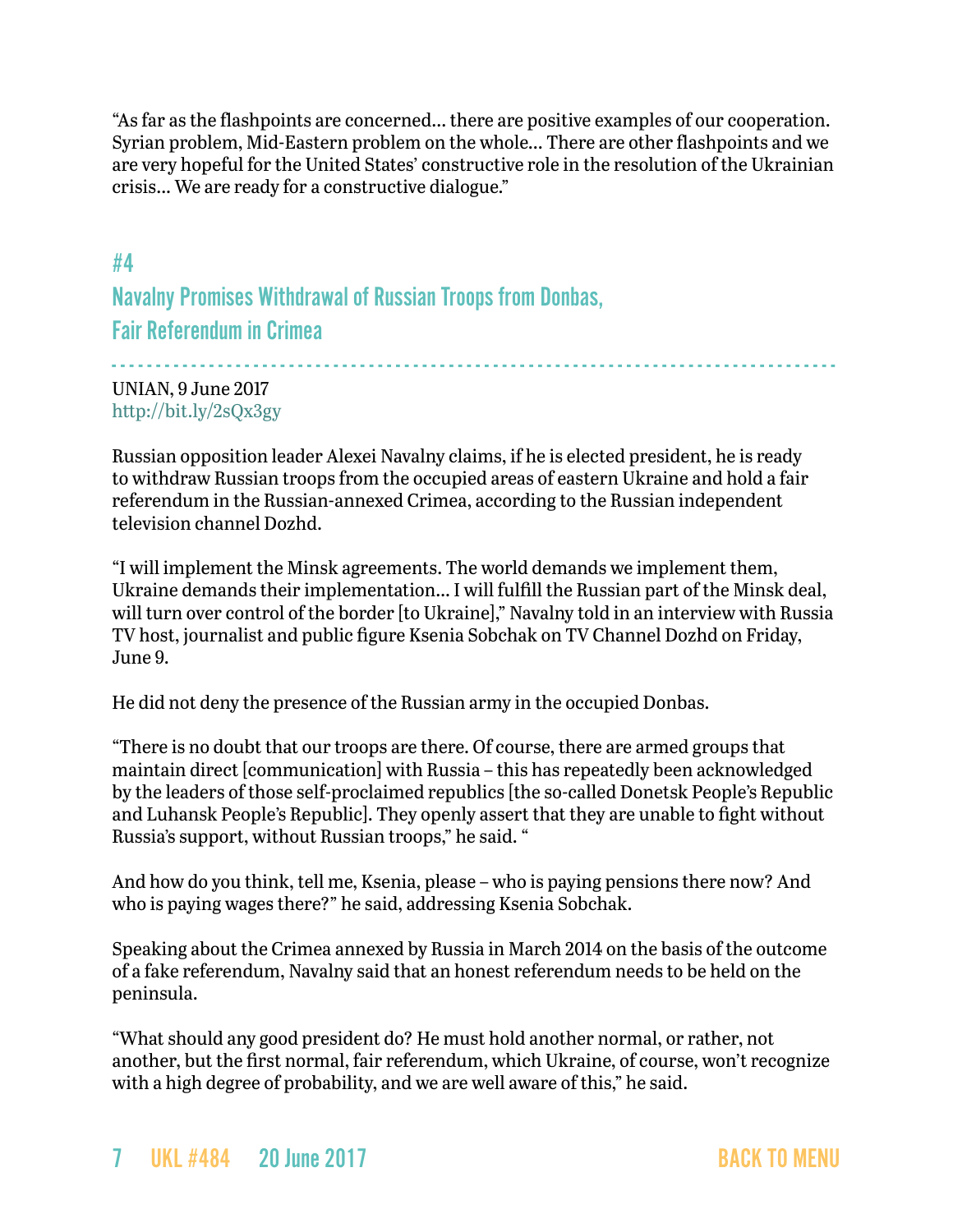Navalny says he knows that many in Ukraine and Russia do not like his words, but he is still confident that Crimea will remain unrecognized by anybody in the foreseeable future and "will virtually remain part of the Russian Federation."

"It's not about Ukraine or Russia – it's about the true will of residents of Crimea, which should be expressed in a real way, not the way it was," he stressed. Navalny says he considers the March 2014 referendum to be an "obvious fake."

## <span id="page-7-0"></span>#5 New Hope in Ukraine Conflict?

- - - - - - - - - - - - - - - - - - - - - - - - - - - - - - - - - - - - - - - - - - - - - - - - - - - - - - - - - - - - - - - - - - - - - - - - - - - - - - - - - -

by Gwendolyn Sasse ZOIS Spotlight, 7 June 2017 <http://bit.ly/2rPbgkK>

*Gwendolyn Sasse is the Director of the Centre for East European and International Studies (ZOiS).*

On 7 June another round of negotiations about the implementation of the Minsk II Agreement of September 2015 got under way in Minsk at the level of the four Working Groups of the Trilateral Contact Group (TCG) under the auspices of the OSCE. The TCG brings together representatives from Ukraine, Russia and the self-proclaimed Donetsk and Luhansk People's Republics. While nobody is expecting a breakthrough in the stalemate characterizing the Minsk process, this week's negotiations at the detailed operational level highlight the most pressing humanitarian issues on which agreement has to be reached, the need for a reform of the institutional mechanisms of the Minsk process, and the extent to which the notion of "freezing" the current conflict is misleading.

The Minsk process aimed at securing a ceasefire and resolving the conflict in eastern Ukraine proceeds at two levels: at the diplomatic level there is the Normandy format, referring to the talks between the heads of state (or the foreign ministers) of Germany and France, jointly representing the EU, and Ukraine and Russia. And at the operational level there are the Minsk talks centred on the Trilateral Contact Group. It is here that concrete steps towards the implementation of the Minsk agreement are being negotiated. The four Working Groups of the TCG focus on security, humanitarian, political, and economic issues. While progress has been slow in general, the political working group is the one that is most deadlocked. This is due to the inbuilt tension between the security and political dimensions of the Minsk agreement. The security dimension includes restoring Ukraine's control over the border, while the political dimension includes holding local elections in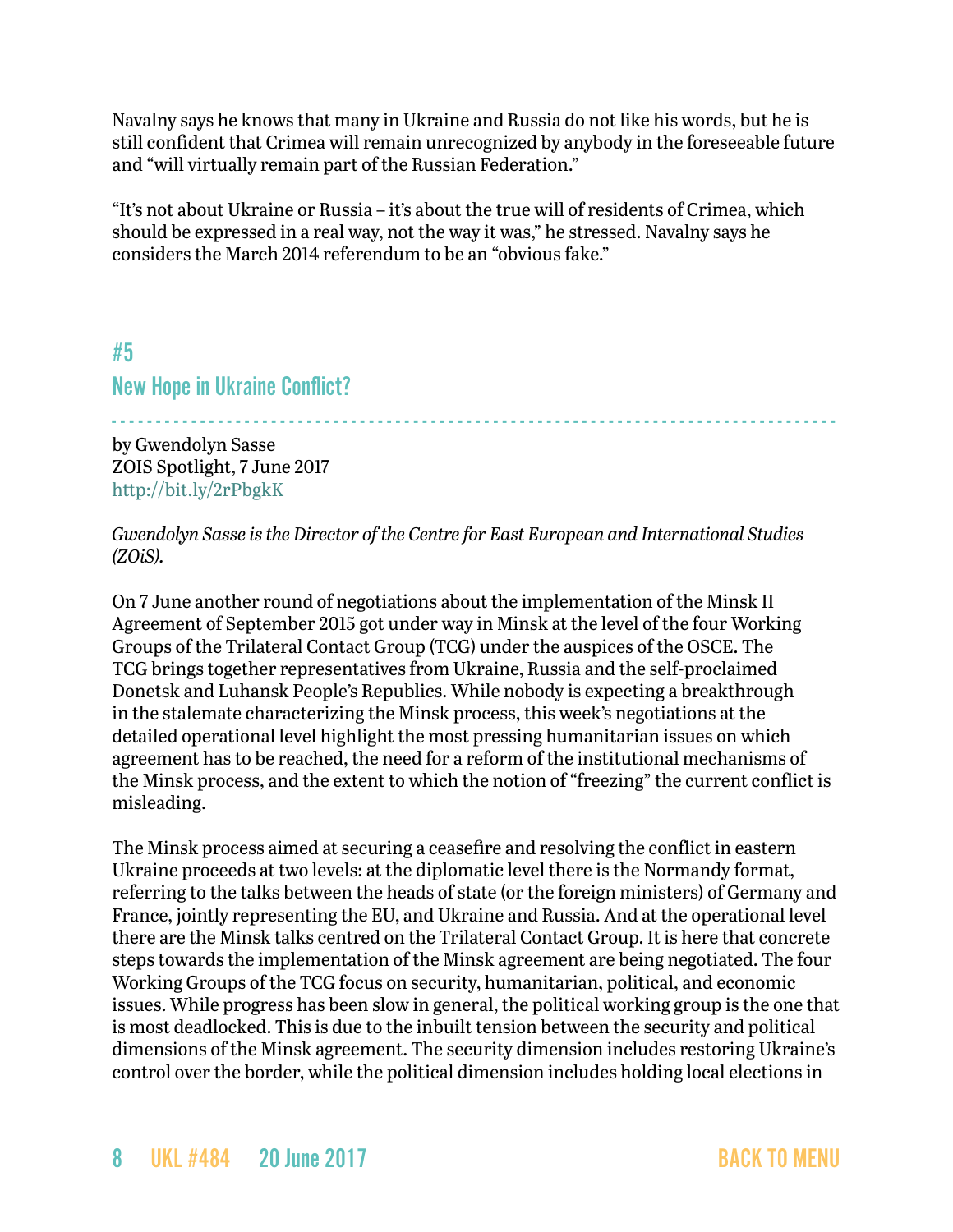the occupied territories and implementing a special status for these territories. Russia and Ukraine do not agree on the order in which these steps should be taken.

Over time, more of the political content of the Minsk talks has shifted to the level of the Normandy talks, which have taken place twice a year since their inception in June 2014. Each time, the talks have signaled a commitment to conflict management, in particular on behalf of Germany and France, and these summits have succeeded in restoring at least a temporary ceasefire or decreased the fighting. In-between the high-profile Normandy summits the heads of states, their foreign ministers and advisers remain in regular contact, thereby making an overlap with the four TCG Working Groups unavoidable. This relationship between the Normandy format and the TCG needs to be readjusted in order to strengthen the link between the diplomatic and political levels.

As the ongoing war is getting little coverage in the Western media, issues like internal and external displacement and the humanitarian crisis in the Donbas, especially in the occupied territories, are not part of the public discourse. The International Red Cross cannot access the self-proclaimed People's Republics, although access, including to detainees in prisons, is common in many conflicts. OSCE officials involved in the TCG estimate that even if an agreement on the occupied territories were to be reached immediately, the demining and reconstruction process would take at least five years. The humanitarian issues need to be given more attention by Western governments, media and international institutions.

Officials and observers from Ukraine, Russia and Western countries increasingly present a "frozen conflict" as the best possible option for eastern Ukraine. This expectation is borne out of a misconception about the concept of "frozen conflicts" and of the situation in eastern Ukraine. The description has been used extensively with regard to the other conflicts in the post-Soviet space (Transnistria, Nagorno-Karabakh, South Ossetia and Abkhazia), although the situation in these cases has been evolving continuously. The case of the Russian-Georgian war in 2008 illustrates that so-called "frozen conflicts" can easily be reignited.

The notion of "freezing" a conflict reflects an adaption of the concept to not just describe a presumed outcome of political developments but a political strategy to maintain the status quo and thereby deliver a degree of stability. In the case of the Donbas, however, there is no such option, as a continuation of the current situation would lead to a deepening of the humanitarian crisis, further displacement from the occupied territories, a spread of criminal structures, including to both Russia and Ukraine, and a political vacuum that is most likely to be filled by local actors taking matters into their own hands. Compared to the other post-Soviet conflicts, the immediate implications for Europe would also be more serious, as this strategy would effectively perpetuate the stand-off between Russia and Europe or the West more generally. There is nothing stable to this status quo, given the military build-up on the Russian side and the deployment of additional NATO troops, and an increased likelihood of a serious military incident, for example over the Baltic Sea.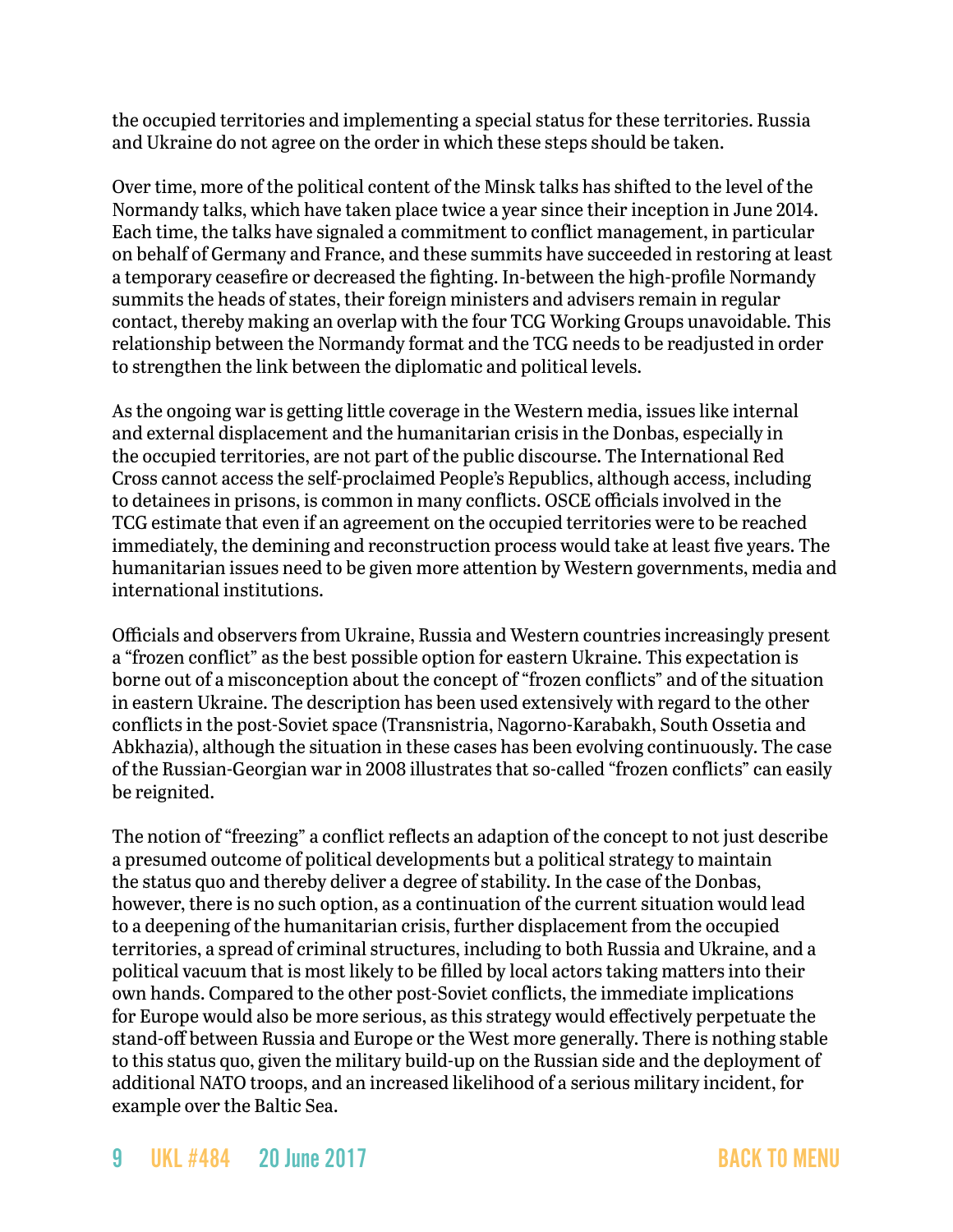In sum, the latest round of negotiations in the TCG Working Groups will not end the stalemate. But they highlight the need for a reform of the Minsk process, both institutionally with regard to the relationship between the Normandy talks and the TCG and in terms of complementing Minsk II with a more targeted agenda on specific issues. Such a discussion could benefit from widening the circle of participating states. In this add-on format small-scale experiments with local elections in the occupied territories, the modalities of a swap of prisoners and amnesty provisions, as well as steps towards at least a temporary special status of the occupied territories that leaves their long-term perspective open, have to be discussed.

### <span id="page-9-0"></span>#6

## Ottawa Quietly Eases Restrictions on Canadian Military Mission in Ukraine

- - - - - - - - - - - - - - - - - - - - - - - - - - - - - - - - - - - - - - - - - - - - - - - - - - - - - - - - - - - - - - - - - - - - - - - - - - - - - - - - - by Lee Berthiaume Canadian Press, 14 June 2017 <https://tgam.ca/2tHjlcF>

The military has quietly expanded its footprint in Ukraine, giving commanders free rein to send their troops anywhere — except where they might run into Russian forces or separatist rebels.

Canada first deployed about 200 troops to Ukraine in the summer of 2015 to help train government forces in their fight against Russian-backed separatists in the eastern part of the country.

But the Canadians were required to stay in the western half of Ukraine, far from the conflict that has continued to rage over the intervening two years, leaving more than 10,000 people dead.

Those restrictions were eased in March when the government extended the mission for another two years, the mission's commander, Lt.-Col. Mark Lubiniecki, said in an interview Wednesday.

While Canadian troops are still required to stay away from the border with Russia and the fighting in eastern Ukraine, he said, the rest of the country is now fair game.

The change, Lubiniecki added, has given welcome flexibility to the Canadian mission, which has so far trained nearly 4,500 Ukrainian troops, many of whom have since been sent into the conflict zone.

The number of Canadian soldiers in Ukraine remains the same.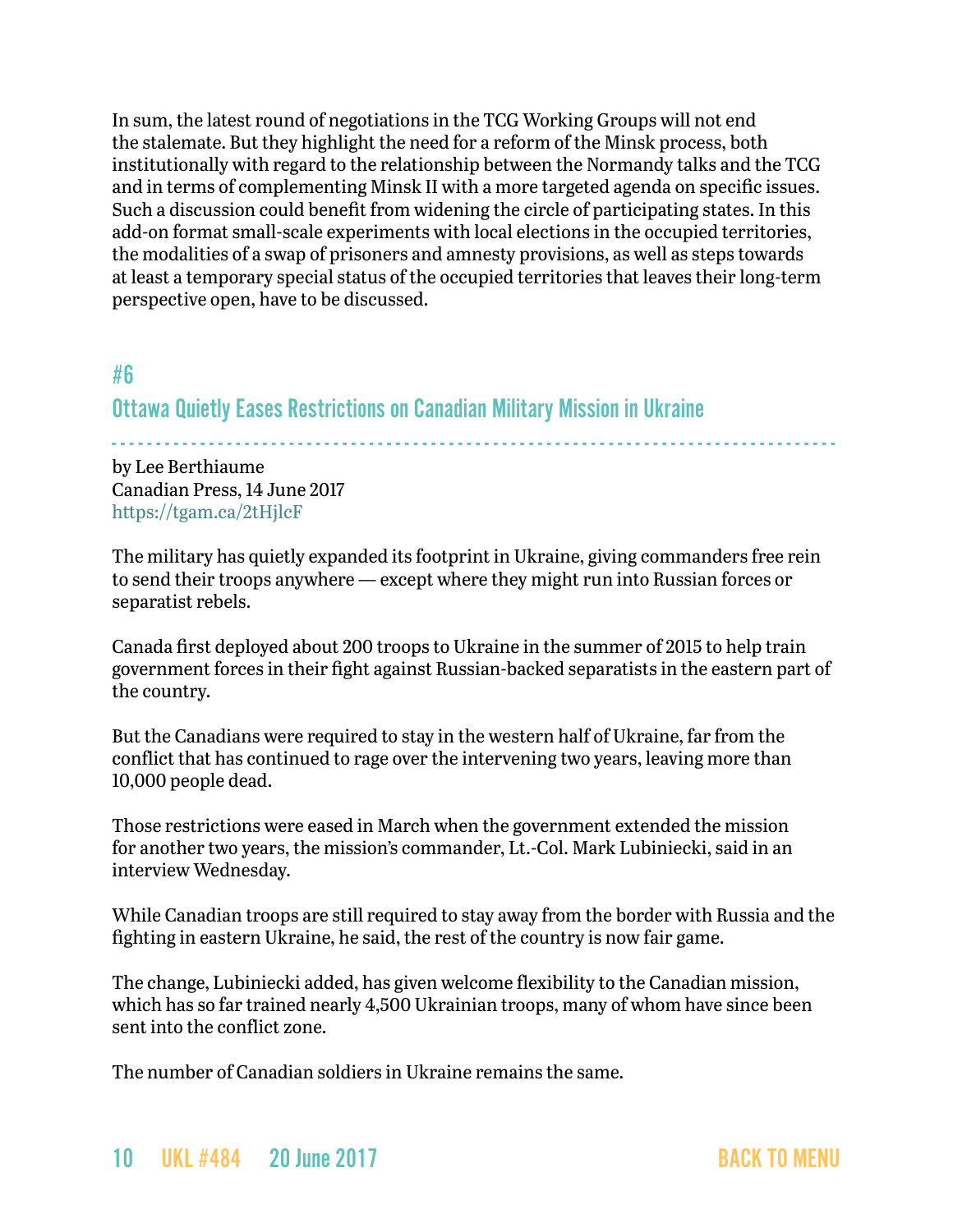Lubiniecki would not reveal how far his troops have to stay from the Russian border, except to say that it is far enough away to keep them safe and prevent anyone from misinterpreting they they are in Ukraine.

"We're here to provide mentorship and training, we're not here to be operating on the front line," he said. "So making sure we maintain that buffer is extremely important for us."

The training mission is set to expire in 2019.

The UN Office of the High Commissioner for Human Rights released a report this week on the conflict in eastern Ukraine, asserting that an end to the three-year-old war was nowhere to be seen.

Fighting continues to erupt despite the existence of a ceasefire, while more than 1.6 million people have been forced to flee their homes and another 3 million are struggling to make ends meet.

Canada's presence in eastern Europe is actually set to expand over the next few months, as about 450 troops arrive in Latvia to lead a NATO force that will serve as a check on Russian aggression.

One of the concerns trumpeted by both Canadian and Latvian officials is that Russia, or at least pro-Russian agitators, will attempt to spread lies and false information about the mission there.

But Lubiniecki said his troops in Ukraine have so far been spared from any such information attacks, saying: "I'm just not seeing it (on the ground) right now." That applies to cyberattacks, as well.

Moscow and its separatist allies in eastern Ukraine aren't the only threats that Kyiv is struggling to address: corruption is also one of several significant problems.

The Ukrainian military and its defence sector have not been spared, as outlined in recent months by various media reports as well as investigations by NGOs such as Transparency International.

Much of the concern has focused on whether Ukrainian government officials have been enriching themselves by skimming defence contracts or diverting equipment donated by countries like Canada.

Transparency International released a report last month saying improvements have been made, but more needs to be done to ensure foreign donations get to the Ukrainian troops who actually need it.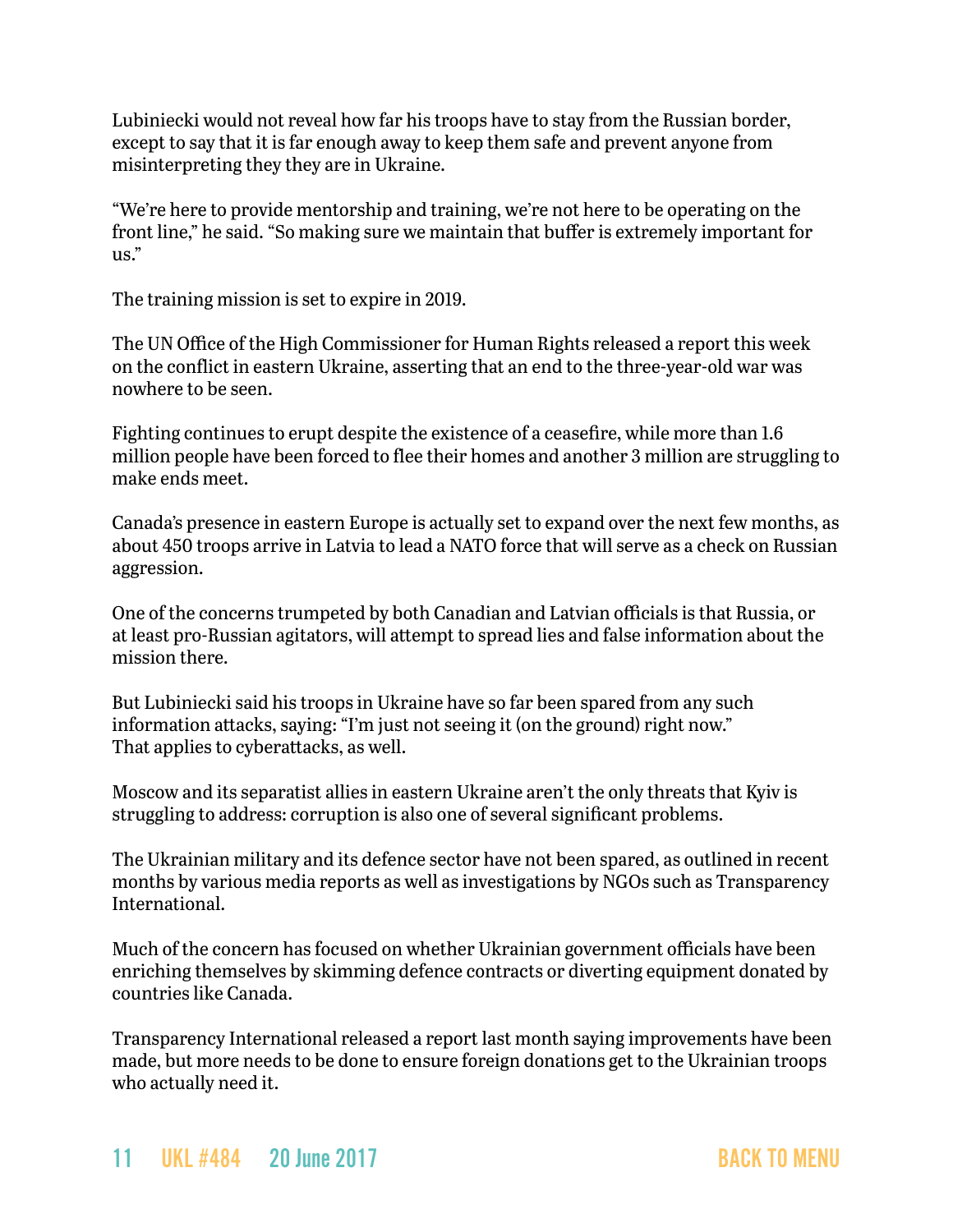Canada has so far provided about \$16-million in non-lethal equipment such as helmets, bulletproof vests and winter clothing to the Ukrainian military, and promised another \$7.25-million by 2019.

Lubiniecki said he has not seen any evidence of corruption during his time in the country, and that the Ukrainian soldiers his troops are training are well equipped and motivated.

#7

The Senate Just Passed a Monumental New Russia Sanctions Bill—Here's What's In It

- - - - - - - - - - - - - - - - - - - - - - - - - - - - - - - - - - - - - - - - - - - - - - - - - - - - - - - - - - - - - - - - - - - - - - - - - - - - - - - - - by Edward Fishman Atlantic Council, 14 June 2017 <http://bit.ly/2tzDMYO>

*Edward Fishman, a fellow at the Atlantic Council, served as a member of the Secretary of State's Policy Planning Staff and as the Russia and Europe Lead in the State Department's Office of Sanctions Policy during the Obama administration. He tweets @edwardfishman.*

Today, the Senate overwhelmingly approved a bill that would fortify existing sanctions on Russia and add new restrictions. If the bill becomes law, it would mark the most significant step taken by Congress on Russia policy in recent history. Though not perfect, the bill would substantially strengthen the West's negotiating position vis-à-vis Russia on the conflict in Ukraine and send a strong message to Moscow that efforts to undermine US elections carry costly consequences.

It is not yet a sure thing that the bill will become law. While the legislation has bipartisan support in the Senate, Secretary of State Rex Tillerson signaled on June 13 that the Trump administration might oppose it. The White House's opposition could give House Republicans cold feet about voting on the bill.

But for now, it is worth examining the contents of the bill and explaining what it would mean for US policy toward Russia.

1. The bill locks in existing US sanctions against Russia and gives Congress a check on the president's ability to lift sanctions.

The most basic element of the bill is that it codifies existing US sanctions against Russia including three executive orders tied to Russia's aggression in Ukraine, one tied explicitly to Russia's annexation of Crimea, and two tied to malicious cyber activities. Absent such codification, President Donald Trump could terminate US sanctions against Russia with the stroke of a pen. By codifying the executive orders, the bill constrains the executive branch's ability to remove any of the sanctions currently in place.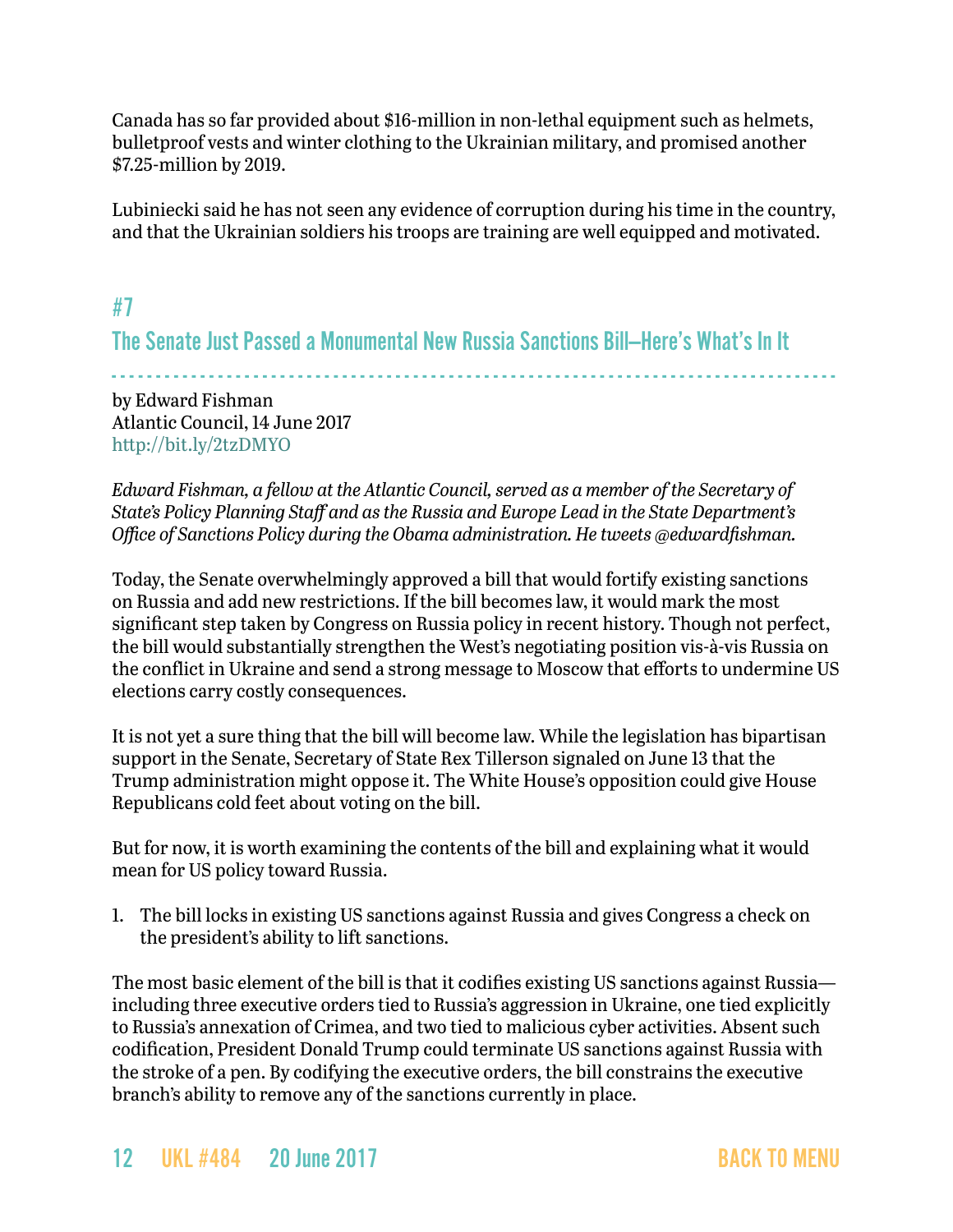Moreover, the bill spells out what the president must do in order to remove sanctions: submit a report to Congress explaining the rationale, including what the United States expects to receive in return. Within thirty days of the submission of such a report (sixty if it is submitted during summer), Congress can approve or reject the president's decision to remove sanctions.

By itself, this measure greatly strengthens US policy toward Russia. On Ukraine, it will give America's sanctions partners (the European Union, Japan, Canada, and several others) confidence that Trump will not unilaterally back away from sanctions—which, in turn, will make it less likely that America's partners will remove sanctions. Equally important, the provision will give Moscow clarity about America's position: the United States will maintain sanctions until Russia changes the behavior that led to the imposition of sanctions in the first place.

2. The bill significantly expands US sanctions on Russia's energy sector. If implemented proactively, it would cut off Russia's hopes for developing its next-generation oil resources.

Current sanctions prohibit Western companies from providing goods or services to next-generation oil projects in Russia: specifically, Arctic offshore, deepwater, and shale projects. The bill expands US restrictions in two important ways. First, it brings projects in which Russian companies are involved—regardless of where they are located—under the purview of sanctions. That means Russian companies will be denied the opportunity to amass expertise in advanced drilling techniques by learning from Western partners.

Second, the bill requires the executive branch to impose sanctions on foreign firms that make significant investments in next-generation Russian oil projects. This provision—a classic case of secondary sanctions—will discourage companies around the world from investing in Arctic offshore, deepwater, and shale oil projects in Russia, diminishing the risk that lost US business will be backfilled by foreign competitors.

Taken together, the energy sanctions in the bill will likely block Russia's development of next-generation oil resources, which can take many years to develop, for as long as the sanctions are in place. For Russia's oil-dependent economy, this is a big deal.

3. The strongest sanctions in the bill concern transactions with Russia's intelligence and defense sectors. These measures are the bill's most important counterpunch against Russia's interference in the 2016 US election.

As a response to Russia's interference in the 2016 US election, the bill includes a number of sanctions that make sense thematically but will likely have minimal economic impact. But it does include one provision that packs a major economic punch: mandatory sanctions on any "person" (i.e., individual or entity) "that engages in a significant transaction with a person that is part of, or operates for or on behalf of, the defense or intelligence sectors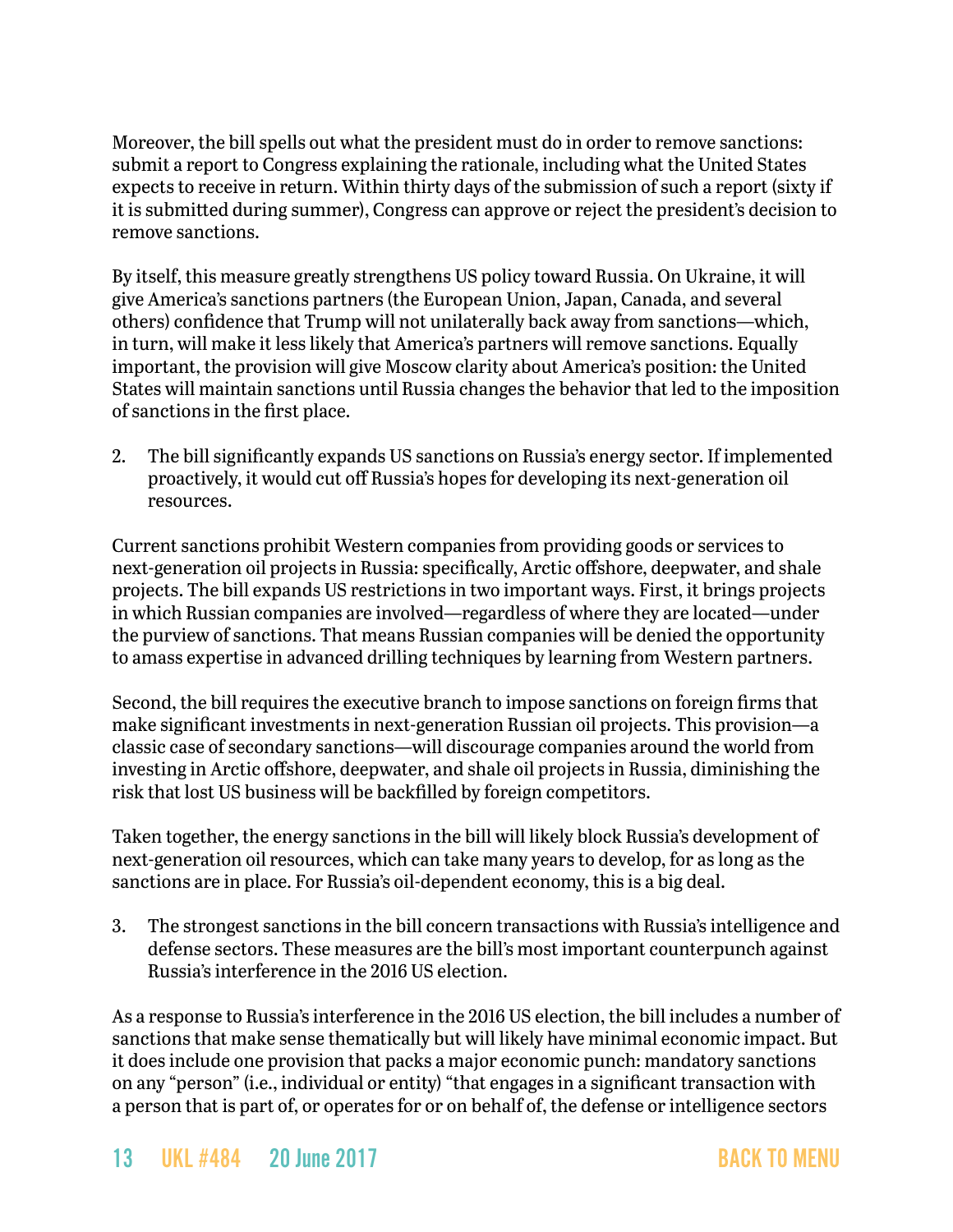of the Government of the Russian Federation." If the Treasury Department implements this provision aggressively, it will amount to a threat of secondary sanctions against any company around the world that buys substantial arms from Russia (which, as of 2016, accounted for roughly [8 percent](http://money.cnn.com/2016/12/05/news/economy/arms-sales-russia-u-s-/index.html) of arms sales globally).

With Russia investing heavily in arms while it increasingly uses its military to defy international norms, it behooves the US government to take steps to impede the development of Russia's military capabilities. This provision, therefore, not only represents the muscle of the bill on cyber deterrence but also advances strategic objectives by hindering Russia's military modernization and incentivizing foreign militaries to diversify away from Russian arms purchases.

4. The bill includes an optional tool that could help the US government impede Nord Stream II—and enhance European energy security—if the White House decides to use it.

While most sanctions in the Senate bill are mandatory, one important measure is discretionary: sanctions on investment in the construction of Russian energy export pipelines. If the Treasury Department opts to use this provision aggressively, it could threaten sanctions against any company that makes a significant investment in Nord Stream II, the controversial gas pipeline that would connect Russia to Germany by way of the Baltic Sea. And if Treasury were to levy such threats credibly, the parties involved in Nord Stream II may well decide it is too risky to proceed with the project.

This would be a big deal, as it would scupper Russia's efforts to deliver gas to Europe while bypassing Ukraine, and it would help the EU diversify away from Russian energy. It could also be a boon for American companies seeking to export liquefied natural gas to Europe.

5. Other sanctions in the bill are mostly symbolic.

Under current sanctions, American financial institutions cannot provide credit to the six largest Russian banks with maturity of thirty days or more. The bill tightens the debt maturity threshold to fourteen days. While the symbolism is clear—sanctions are tightening and inching closer to blacklisting the Russian banks entirely—it is doubtful such a move will have significant practical impact. Other measures included in the bill, such as sanctions on the corrupt privatization of state-owned Russian assets, are difficult to judge in terms of projected impact.

6. This bill sounds great—what's the catch?

There are several loopholes in the bill. One obvious loophole is in sanctions on investments in next-generation Russian oil projects. The text of the bill allows the White House to opt not to impose the sanctions if "the president determines that it is not in the national interest of the United States to do so." While waiver authority is necessary, the provision would be improved if it required a report to Congress each time the president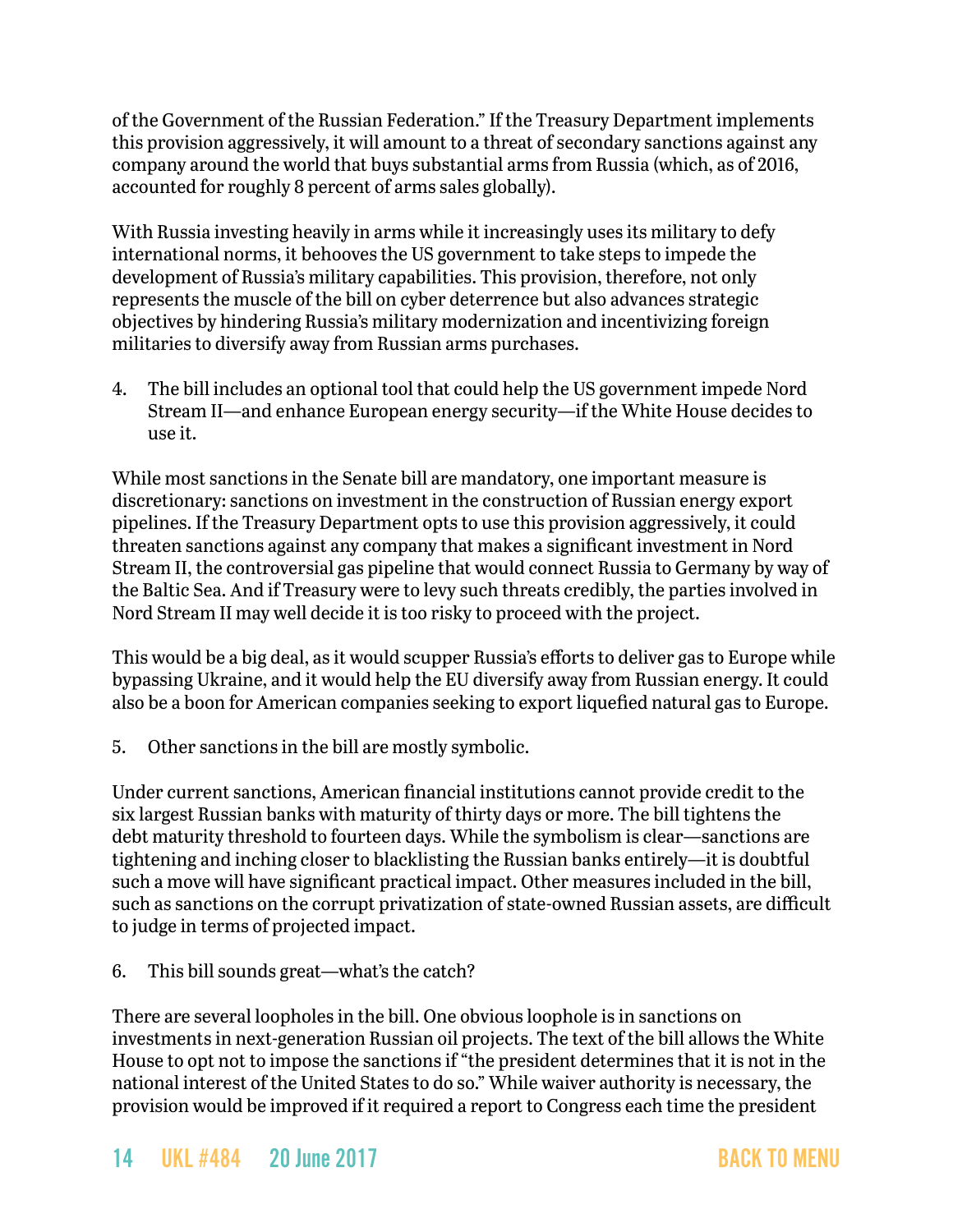decides not to penalize a worthy target. Thankfully, the strongest provision in the bill which restricts transactions with Russia's intelligence and defense sectors—includes a waiver that mandates Congressional notification.

Other quibbles with the bill are minor. The bill requires several reports from the executive branch, including a study on the potential impact of a ban on dealing in Russian sovereign debt. Reports, unfortunately, can suck up precious staff time that is better spent enforcing sanctions proactively. The bill would be much stronger—and more effective—if it simply imposed restrictions on dealing in Russian sovereign debt.

Nevertheless, senators on both sides of the aisle deserve much credit for designing legislation that will clearly advance US interests.

### 7. Keep your eyes on the EU's reaction.

Had Congress passed such a bill during the Obama administration, the EU would have opposed it vocally. That's because the bill alters certain sanctions that were initially negotiated multilaterally, without giving the EU or others a chance to weigh in. Moreover, because of the reach of the US financial system, European firms will likely comply with the new American sanctions whether or not their governments approve. And of course, the bill includes a number of secondary sanctions—which no foreign government likes.

In ordinary times, France could be expected to oppose the bill as a unilateral use of American power. But having been victimized by brazen Russian cyberattacks during his own campaign, President Emmanuel Macron may be tempted to support it—or at least to remain quiet. The same is true for German Chancellor Angela Merkel, who may view the legislation as an opportunity to reestablish a degree of transatlantic unity on Russia policy.

Regardless, Secretary Tillerson and Secretary of the Treasury Steven Mnuchin would be wise to send envoys to Europe to try to persuade US allies to sign on to similar sanctions. The West's leverage in negotiations with the Kremlin is strongest when America and the EU project a united front.

### 8. What does the bill mean for broader US policy toward Russia?

One interesting hypothetical is what will happen if the bill becomes law but the Trump administration is apathetic about enforcing it. Such a move would muddle US policy toward Russia. After all, sanctions are only as useful as the policies they are meant to advance. But the executive branch will be required by law to implement most provisions in the bill, and the Treasury Department will take its legal obligations seriously.

Even if Trump persists in his pro-Russia rhetoric, the bill will provide much-needed clarity to US policy toward Russia. It will end worried speculation about the White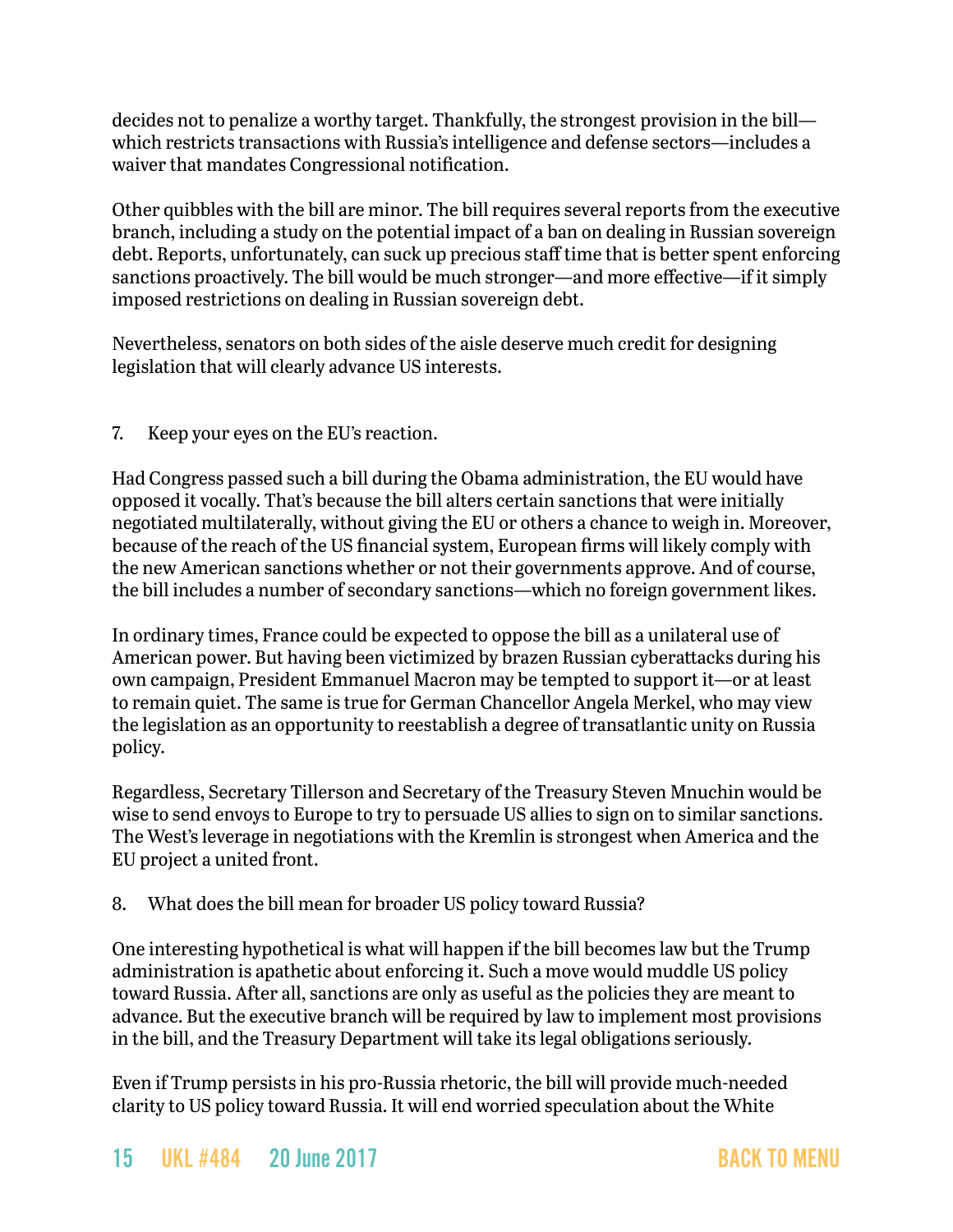House's intentions on sanctions, and it will indicate once and for all that America remains committed to combating Russian aggression. That the US Senate was able to pass such a significant piece of legislation during a time of intense partisan division is no small achievement.

## <span id="page-15-0"></span>#8

## Berlin Hits Back at US Move to Tighten Danctions on Russia

- - - - - - - - - - - - - - - - - - - - - - - - - - - - - - - - - - - - - - - - - - - - - - - - - - - - - - - - - - - - - - - - - - - - - - - - - - - - - - - - - by Henry Foy and Demetri Sevastopulo Financial Times, 15 June 2017 <http://on.ft.com/2rmRg9w>

Germany and Austria have castigated new American sanctions on Russia that target Moscow's controversial Nord Stream 2 gas pipeline to Europe, describing them as an illegal threat to EU energy security.

Sending a strong message to Moscow, the US Senate on Wednesday voted 97-2 to approve measures that toughen existing sanctions on Moscow and create new restrictions that target companies which support Russian "energy export pipelines".

In a joint statement on Thursday, Berlin and Vienna said the amendment heralded a "new and very negative quality in European-American relations".

The Senate move threatens to break a delicate transatlantic consensus on Russia sanctions orchestrated by Chancellor Angela Merkel, which has until now excluded Russia's export pipelines partly because they involved key German interests.

It adds to the conflicts between Washington and Berlin that have developed since Donald Trump's election, following the US president's attacks on Germany's defence spending and trade surplus, and his criticisms of global economic co-operation.

"Europe's energy supply is a matter for Europe, not the United States of America," said the statement, issued by Sigmar Gabriel, German foreign minister, and Austrian chancellor Christian Kern.

Ms Merkel is likely to be more cautious of criticising the Senate proposal as she has long been wary of the Nord Stream project, which is strongly opposed by Poland and other eastern European EU allies.

But the joint statement was unusually strongly worded. "We cannot accept...the threat of illegal extraterritorial sanctions against European companies that participate in the development of European energy supply," it said.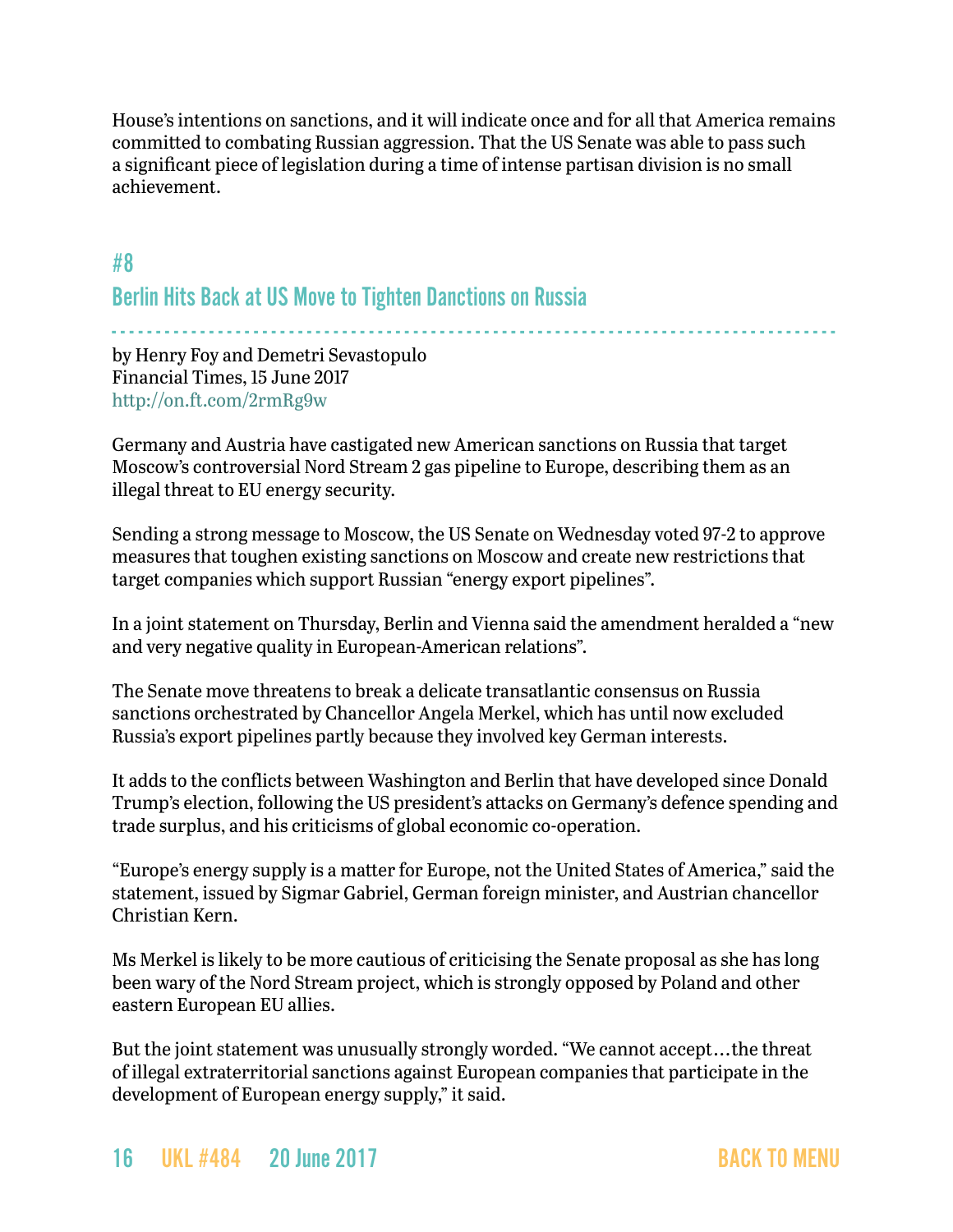The Russia sanctions outline opposition to Nord Stream 2, a pipeline that will double capacity for Gazprom, the Kremlin-controlled gas monopoly, to supply gas to Europe under the Baltic Sea. The measures could affect European energy companies, including Shell, Engie and OMV, which are financing the pipeline. Shares in all four companies tumbled on Thursday.

The rare bipartisan move by the divided Senate underscored the anger in Washington over allegations that Russia conducted cyber attacks on the US last year that were an effort to interfere with the election.

The amendment was attached to a broader bill that imposes sanctions on Iran over its ballistic missile programme. The overall bill also requires approval from the House of Representative where there is not expected to be much opposition.

The Senate measure also codifies existing sanctions into law and makes it harder for the White House to ease punitive actions — an element that was included because of concerns earlier this year that President Trump was considering easing sanctions on Russia as part of a deal to spur more co-operation with Moscow on various issues.

The Kremlin had hoped that Mr Trump would adopt a softer stance on Russia than Barack Obama, but those hopes have diminished as the US president has become more engulfed by the FBI investigation into alleged links between his election campaign and Moscow. Robert Mueller, the special prosecutor leading the FBI investigation, is looking into whether Mr Trump tried to obstruct justice by urging an end to the investigation.

Nord Stream 2 is under regulatory scrutiny following claims that it would increase European reliance on Russian supplies and reduce lucrative gas transit through Ukraine, a US ally. But Mr Gabriel and Mr Kern said the US was keen to expand its exports of liquid natural gas to Europe, and views the new pipeline as a competitor.

"The goal is to secure jobs in the oil and gas industry in the USA," they said. "Who gives us energy and how we decide is according to the rules of openness and market competition."

Following the first US shipment of LNG to Poland last week, the Trump administration said exports "support American jobs, lower energy prices for our partners abroad, and contribute to Europe's energy security goals using a reliable, market-based supplier".

Russian President Vladimir Putin brushed off the sanctions. "Now we know that another draft bill has appeared in the US Senate on toughening these sanctions. Why, by the way?" Mr Putin asked during an annual televised call-in show. "This is, of course, a sign of continued political infighting in the US."

The Senate amendment requires the imposition of sanctions against entities that make an investment or sell, lease or provide "goods, services, technology, information, or support" to projects for the export of energy from Russia. Mike Crapo, an Idaho senator

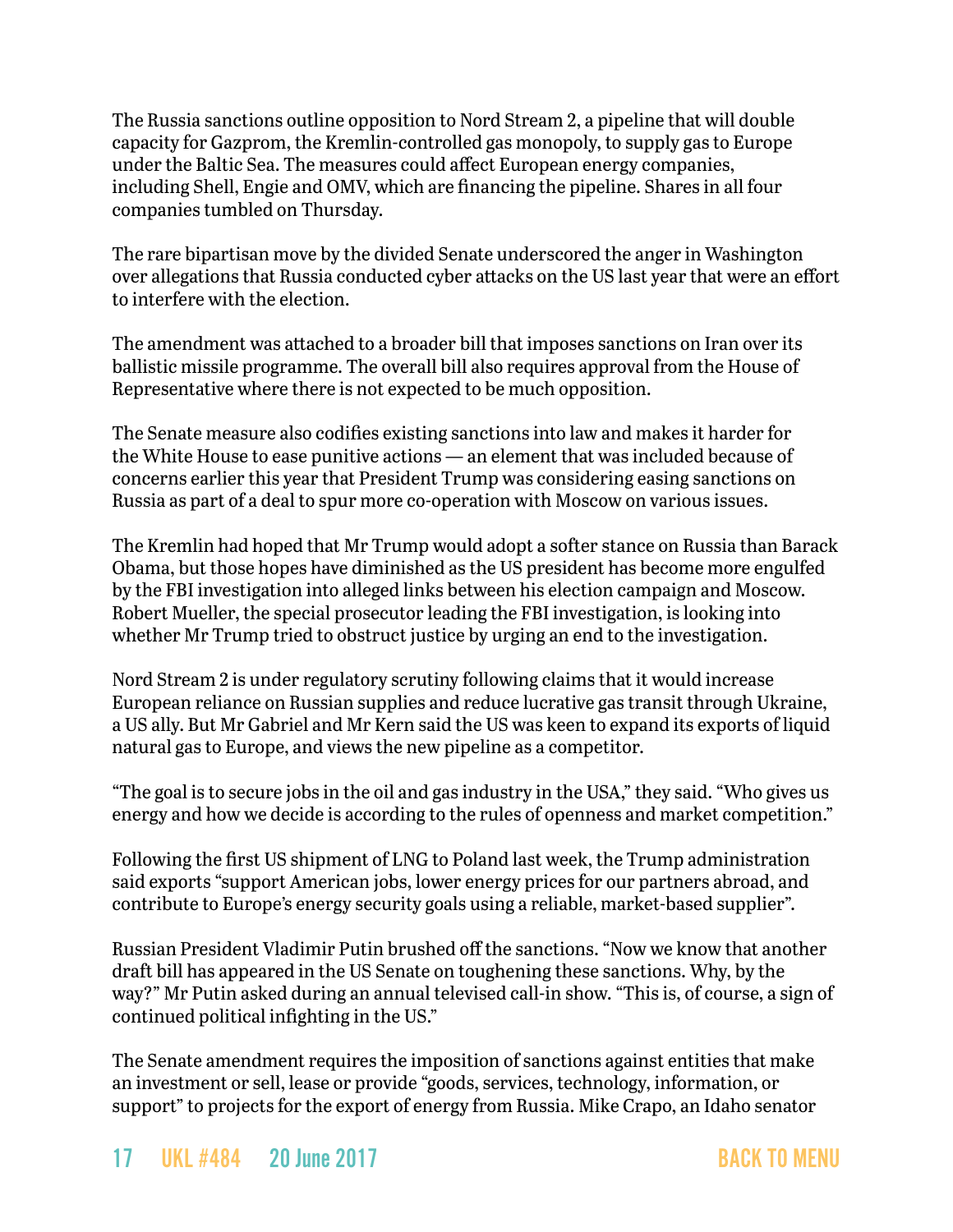who co-authored the measure, said it would sanction entities that "invest or support the construction of Russian energy export pipelines".

Nord Stream 2, the company managing the pipeline, said the move was a sign of "increasing politicisation of Nord Stream 2 driven by commercial interests", and suggested it was part of the US's intentions to become a major gas supplier to Europe through exports of LNG.

"This unprecedented course of action is clearly aimed at undermining the position of a future commercial competitor in an already diversified market," it said. "It follows similar scare tactics by some European countries with existing or planned gas import infrastructure to protect their own commercial interests by using political arguments."

Alexander Medvedev, Gazprom's deputy chairman, shrugged off the impact of the Senate amendment on his company. "I think the bill is aimed at US companies. This is a case of cutting off your nose to look beautiful. If senators believe that they can block the US-Russian co-operation, god be their judge," he said in comments reported by the Interfax news agency.

## <span id="page-17-0"></span>#9 EU Rolls Over Crimea Sanctions For Another Year

- - - - - - - - - - - - - - - - - - - - - - - - - - - - - - - - - - - - - - - - - - - - - - - - - - - - - - - - - - - - - - - - - - - - - - - - - - - - - - - - - - AFP, 19 June 2017 <http://bit.ly/2sLKfnb>

Luxembourg—The European Union on Monday rolled over for another year sanctions imposed to protest Russia's 2014 annexation of Crimea from Ukraine, which the bloc deems illegal.

The Crimea sanctions prohibit certain exports and imports, and ban investment and tourism services by EU-based companies there.

"The Council (of member states) extended the restrictive measures in response to the illegal annexation of Crimea and Sevastopol by Russia until 23 June 2018," a statement said.

"The EU continues to condemn the illegal annexation of Crimea and Sevastopol by the Russian Federation and remains committed to fully implement its non-recognition policy," the Council statement added.

The sanctions were imposed in the wake of Russia's annexation of Crimea in March 2014 as the Ukraine crisis deepened with the ouster of a pro-Moscow government.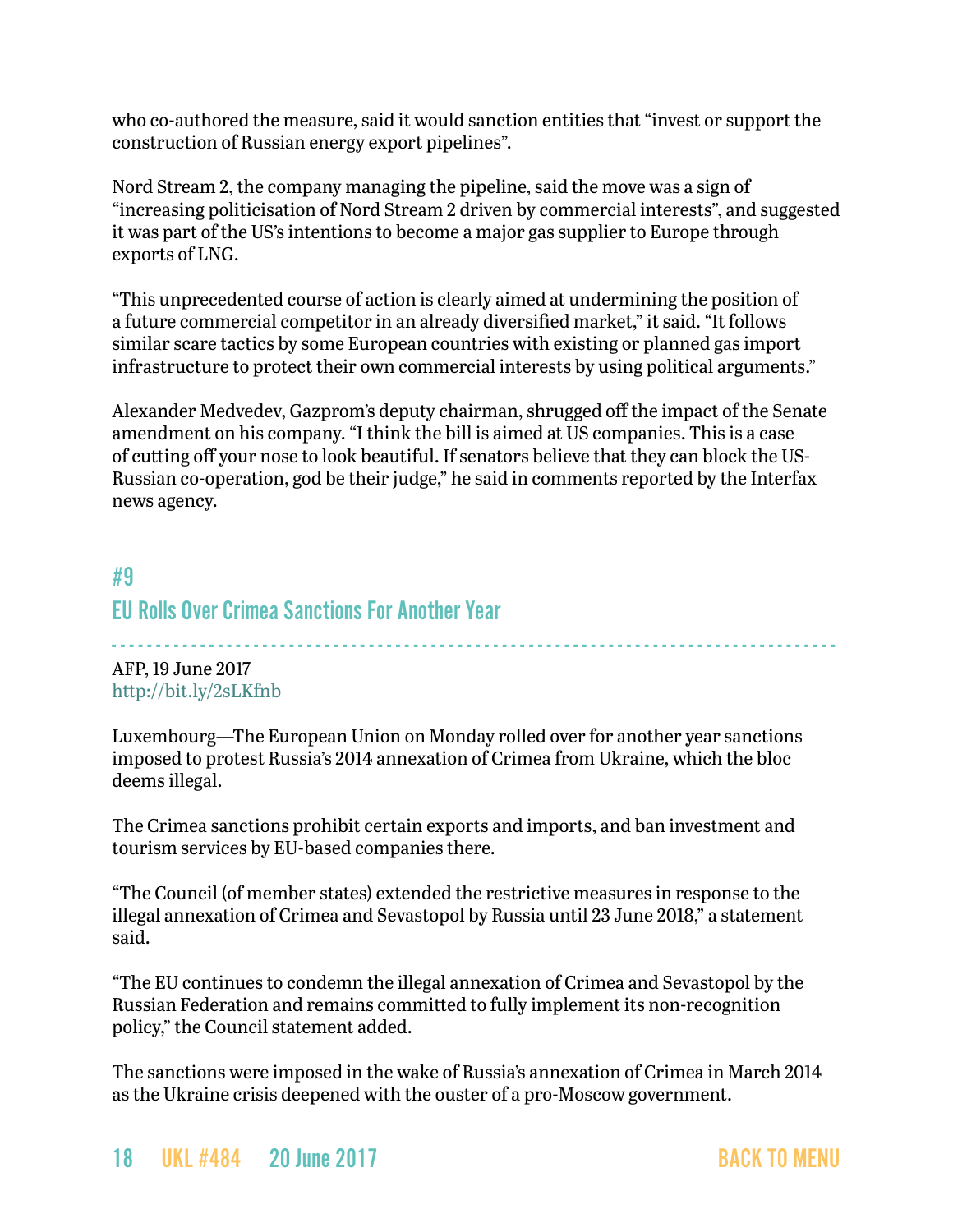Efforts to resolve the conflict have failed repeatedly, with the death toll rising to more than 10,000.

The EU insists Russia must be held to account for its support of the rebels but Moscow says Brussels is at fault for aiding and abetting the overthrow of a legitimate government in Kiev.

In addition to the Crimea measures, the EU imposed damaging economic sanctions against Russia after the shooting down of Malaysia Airlines flight MH17 in July 2014, blamed by the EU on the rebels.

The EU extended these sanctions for another six months in December and they are widely expected to be rolled over again in July.

In March, the 28-nation bloc also extended for six months its asset freezes and travel bans on Ukraine and Russian figures held responsible for supporting the rebels.

Ukrainian President Petro Poroshenko, in a tweet, hailed the EU's move on Monday but said "the price" Moscow should pay "for this attempted annexation should be higher."

In Moscow, Kremlin spokesman Dimitry Peskov said that for Russia, the sanctions were not "legitimate."

"These sanctions not only harm us but also the countries that initiate them," he argued.

## <span id="page-18-0"></span>#10 Ukraine Ready for Economic Liftoff Soon

- - - - - - - - - - - - - - - - - - - - - - - - - - - - - - - - - - - - - - - - - - - - - - - - - - - - - - - - - - - - - - - - - - - - - - - - - - - - - - - - - by Anders Åslund Kyiv Post, 16 June 2017 <http://bit.ly/2sjTN7k>

*Anders Åslund is a senior fellow at the Atlantic Council in Washington and a former economic advisor to the Ukrainian government.*

Ukraine is at the beginning of its economic recovery. It has gone through a severe economic crisis but undertaken the necessary adjustments. After two years of severe output contraction in 2014–15, the economy saw a hesitant recover of 2.3 percent last year. The standard forecasts suggest growth will continue at 2–3 percent a year. That is unlikely — a higher growth rate seems more probable.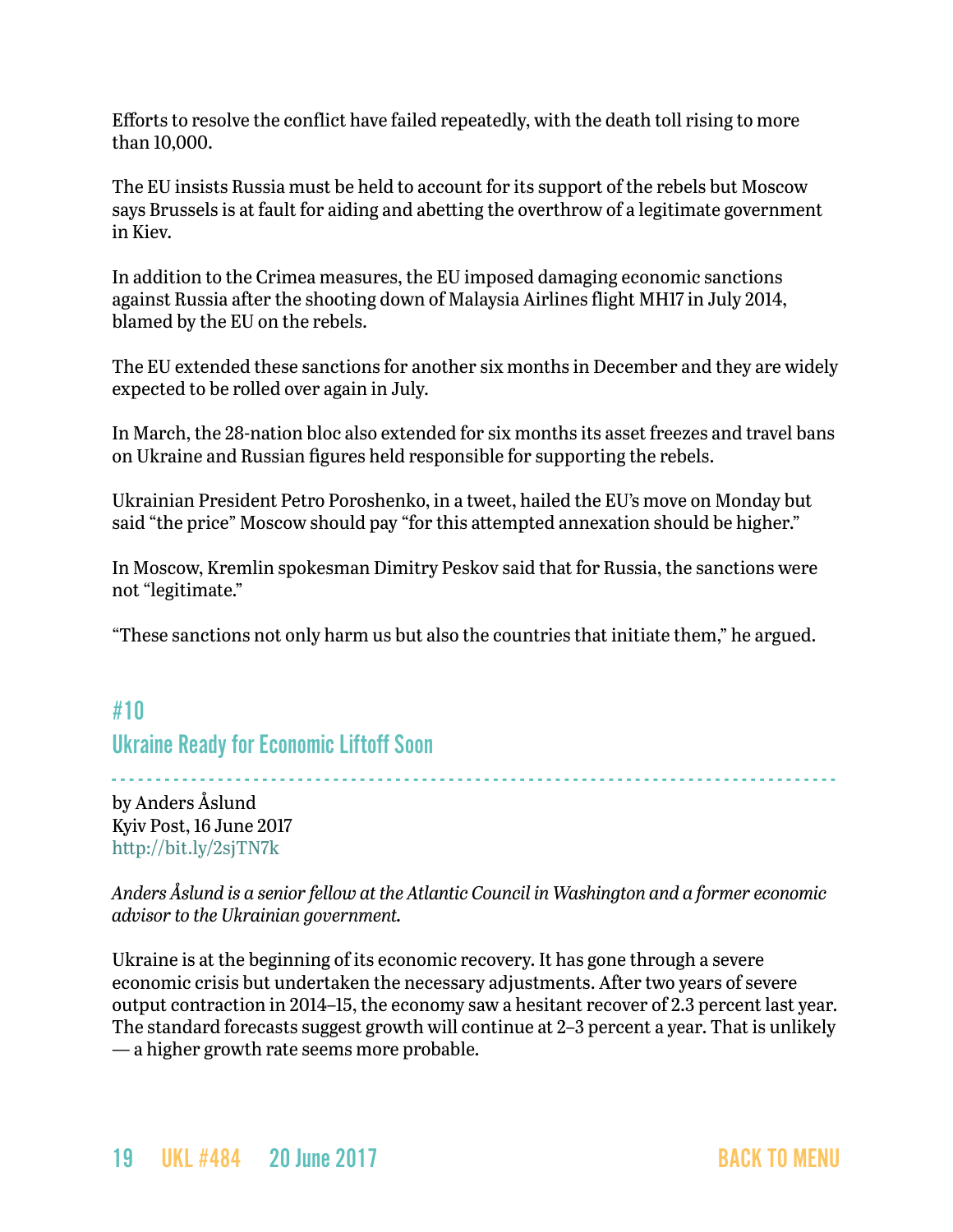While Ukraine's recovery remains fragile, the preconditions look pretty good, especially the macroeconomic fundamentals. Two key conditions are the budget deficit and the current account deficit, which Ukraine has reduced to about 3 percent of gross domestic product.

Inflation has fallen to 12 percent and is set to decline further. With \$17.6 billion in international currency reserves, Ukraine can cover four months of imports, which is sufficient. The hryvnia exchange rate is highly competitive and has stabilized, being more likely to rise than to fall.

#### **Better than normal**

Two big risks have gone away. Naftogaz's extraordinary victory against Gazprom in the Stockholm arbitration on May 31 saved the country the risk of a Russian claim of \$40 billion or more. Ukraine might even get substantial compensation for Gazprom overpricing. The nationalization of PrivatBank last December eliminated the risk of financial chaos. Ukraine's current debt is 83 percent of GDP, less than anticipated, and it will decline with the likely appreciation of the hryvnia and growing GDP.

Ukraine has not only returned to normal but improved. The fiscal burden on the Ukrainian economy has eased. Public expenditures have been slashed heroically from 53 percent of GDP in 2014 to 40 percent of GDP, mainly cutting corrupt subsidies to energy traders and state enterprises, which has leveled the playing field. The ProZorro electronic procurement system has accomplished the same. The reduction of the payroll tax from 45 percent to 22 percent was a great improvement. Ukraine's banking sector has been cleaned out, and is ready for a sound expansion. The arrest of much of the former leadership of the State Fiscal Service can lead to a cleansing of the tax collection and customs. The notorious value-added tax refunds for exports are supposed to be automatic now. Ukraine has come out with a much more liberal market economy that is now ready to grow fast.

### **Land market reform**

The next big step should be land market reform. Farmers need to own their land to invest fully and to be able to use it as collateral for bank loans, so that they can invest more and so that the banks can expand their lending securely. The Ukrainian myth is that the "oligarchs" will buy all the land, but they cannot. Land prices will rise with the development of a land market, probably by three times, and the "oligarchs" have too little capital.

The current large agroholdings do not have sufficient capital to buy the land they now lease so cheaply. Ukraine's current agroholdings are often too large to manage. Latifundias work for extensive agriculture, but not for intensive cultivation. The large farms will have to reduce the size of their holdings, rendering them more manageable and efficient.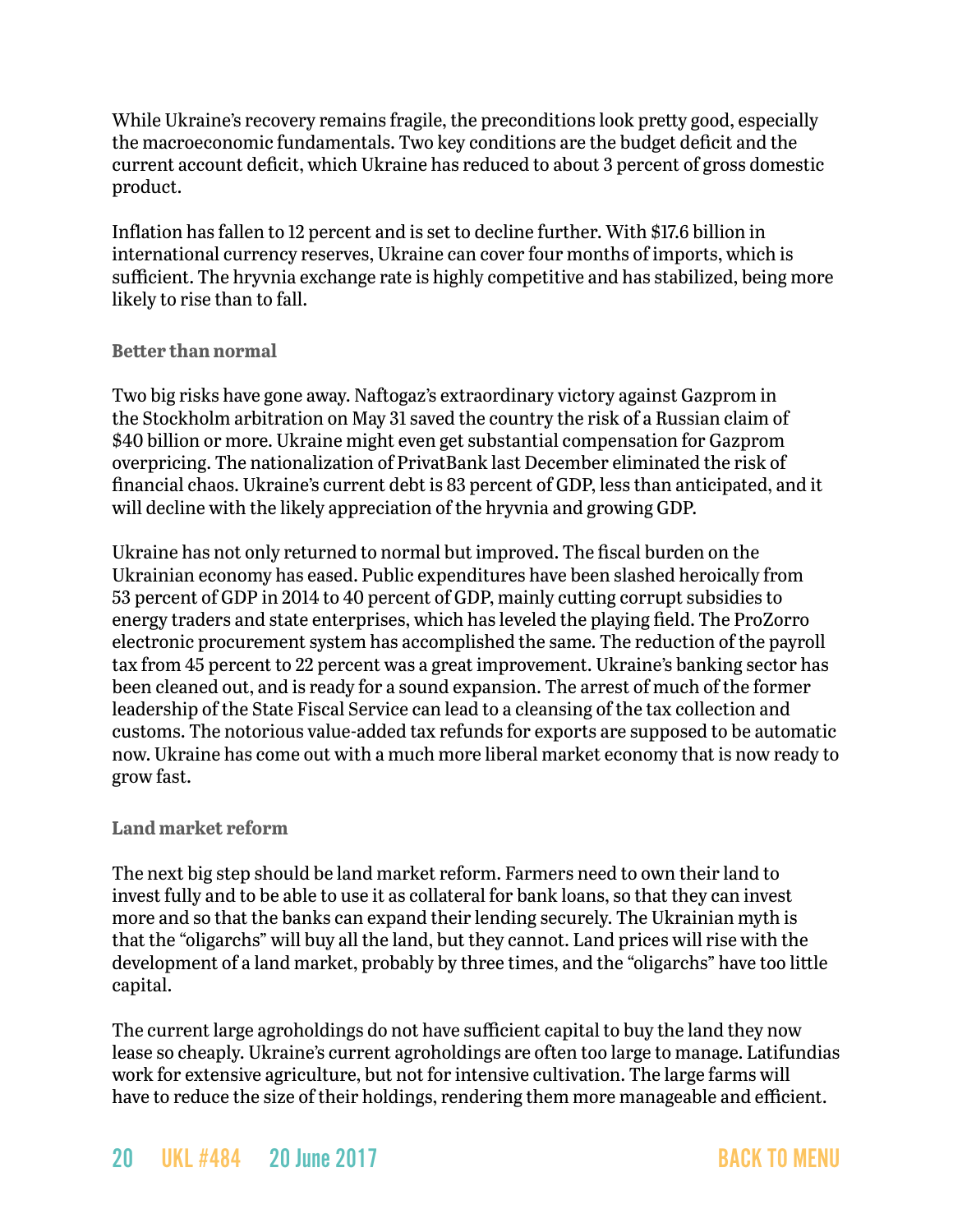Instead, medium-sized family farms of some 2,000 hectares are likely to develop, as is predominantly the case in Illinois, where the agricultural conditions are very similar to Ukraine. Ukraine can no longer afford to deprive itself of its greatest asset.

### **Property rights**

After years of resistance from the old judges and prosecutors, some progress is finally visible with the formation of a new Supreme Court and mass arrests of corrupt tax officials. Admittedly, this is only a first step, which is not all too convincing, but at least something is happening. I would much rather see the sacking of all old prosecutors and judges and their replacement with a new guard. The essence is that property rights must be secured, which is the ultimate duty of the president.

An economic recovery is under way. GDP grew by 2.3 percent last year and by 4.8 percent during the last quarter of 2016. Ukraine was set for a take off, but then some politicians in the Self-Reliance party started a blockade against Rinat Akhmetov's transit of coal from his coal mines in occupied Donbas to his power stations in free Ukraine. Everything was wrong with this action. Foreign policy should be the monopoly of the government, and not in play for activists. This action alone shaved off at least 1 percent of 2017 GDP, and it offered Russia an excuse to confiscate 40 private Ukrainian companies in the occupied territories, and incite their further integration into Russia. This wrongheaded action continues to drive down Ukraine's industrial production.

More political fireworks can delay the badly needed land market reform, but the fear of early elections has abated. Growth continues, though on a lower trajectory. It is driven by investment, construction, consumption and recently exports.

One often-posed question is which industries will drive Ukraine's economic recovery. Two of the growth engines are already in place, the quickly expanding agriculture and related industries, and computer programming, accounting for more than 3 percent of GDP.

The third latent growth engine is the European supply chain, the European outsourcing of manufacturing and services to Ukraine now when the border barriers have largely come down. Why produce in Poland, when the salaries are one-fifth on the Ukrainian side of the border?

## <span id="page-20-0"></span>#11

Russia is Shooting Itself in the Foot by its Trial of Journalist in Occupied Crimea

- - - - - - - - - - - - - - - - - - - - - - - - - - - - - - - - - - - - - - - - - - - - - - - - - - - - - - - - - - - - - - - - - - - - - - - - - - - - - - - - - by Halya Coynash Human Rights in Ukraine, 15 June 2017 <http://bit.ly/2rxK9LL>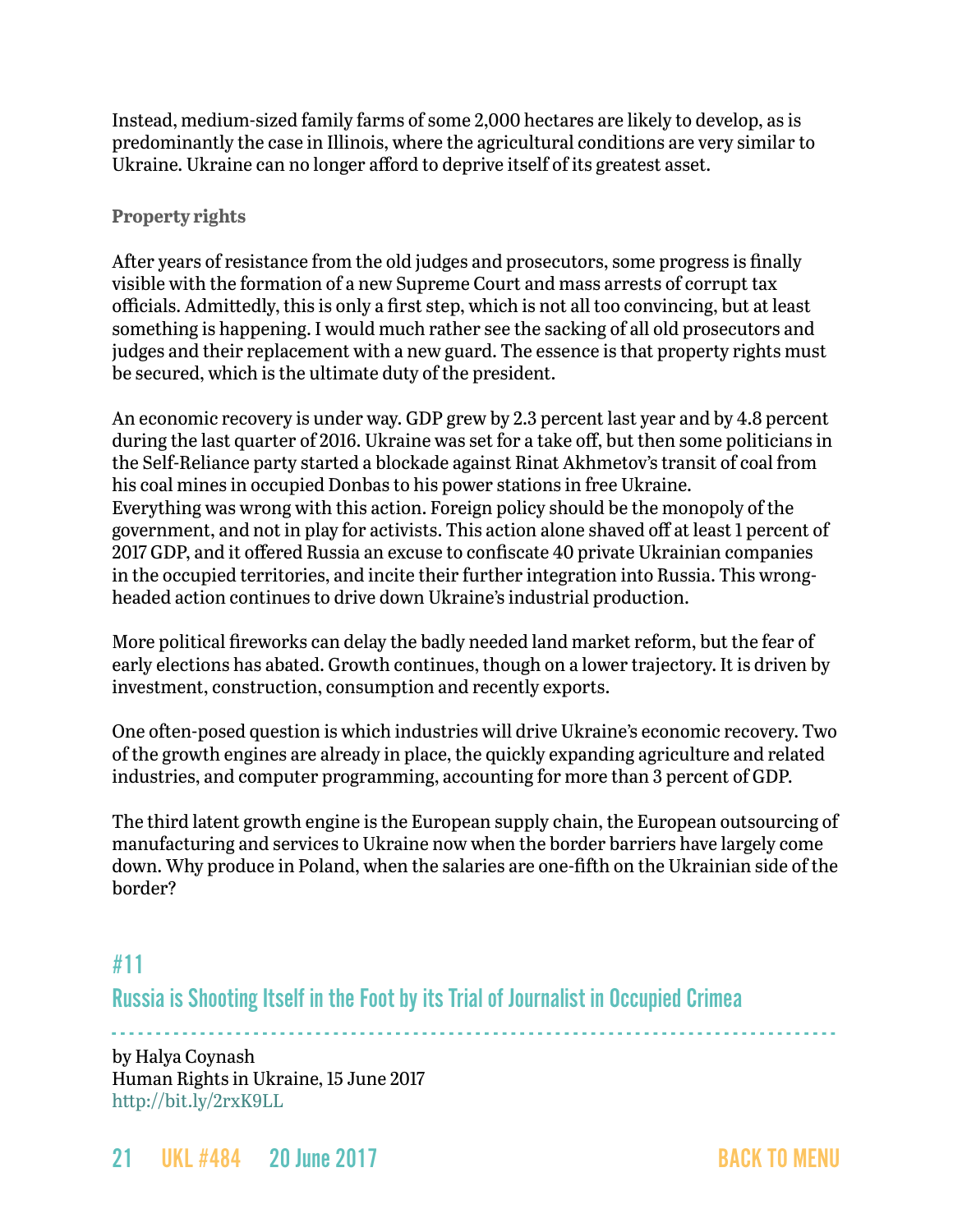The verdicts against Ukrainian journalist Mykola Semena and Crimean Tatar Mejlis leader Ilmi Umerov may be predetermined, but nothing else about Russia's 'trials' is going to plan. In both cases, these pretend trials are, on the contrary, highlighting the fact that it is Russia that is violating its own laws through its ongoing occupation of Crimea, and the level of hysterical surveillance and repression under Russian control.

Both men are charged with 'separatism', and specifically with having made 'public calls to action aimed at violating Russia's territorial integrity'.

The charges against Semena are over an article on the Crimean civic blockade which the journalist supported as a peaceful move towards ending Russia's occupation of his homeland. The article was written as part of a debate on the Blockade and was thus clearly presented as the author's opinion. Russia's prosecution of Semena is also useful in countering Moscow's denial that its invasion has resulted in restrictions on press freedom. Semena was forced to write under a pseudonym, yet was still 'caught' due to a level of surveillance reminiscent of the worst Soviet days.

The hearing on June 14 was due to examine correspondence in Ukrainian, but that had to be adjourned since the Russian translator did not appear. Semena's lawyers are unclear what the prosecution is hoping to prove by presenting such correspondence as 'evidence', and assume it to be part of the general efforts to imitate court proceedings.

With the poring over Semena's correspondence deferred, the defence seized the opportunity to read out an alternative expert assessment, produced by Mikhail Savva, a Russian political scientist and former Professor of the Kuban State University.

Professor Savva is clear that what Semena wrote in his article was his opinion. It cannot be considered as calls to violate Russia's territorial integrity, since Crimea is not part of the Russian Federation in international law.

Semena later explained to Krym.Realii that the prosecution in this case is following a political line. Every piece of supposed 'evidence' is politically coloured, while the defence is determined to bring the case back to a legal framework. He outlined the fundamental principles on which the court should be based, namely, the fact that in international law, as well as Russian legislation, Crimea is not a part of the Russian Federation. "Therefore the accusation that during a discussion I tried to encroach in some way on the Russian Federation's territorial integrity is unproven and without foundation".

As reported earlier, Russia has changed the domestic legislation it can since invading and annexing Crimea, but remains a signatory to international agreements according to which Crimea is unequivocally part of Ukraine. These are unquestionably also part of Russian legislation and binding upon the country.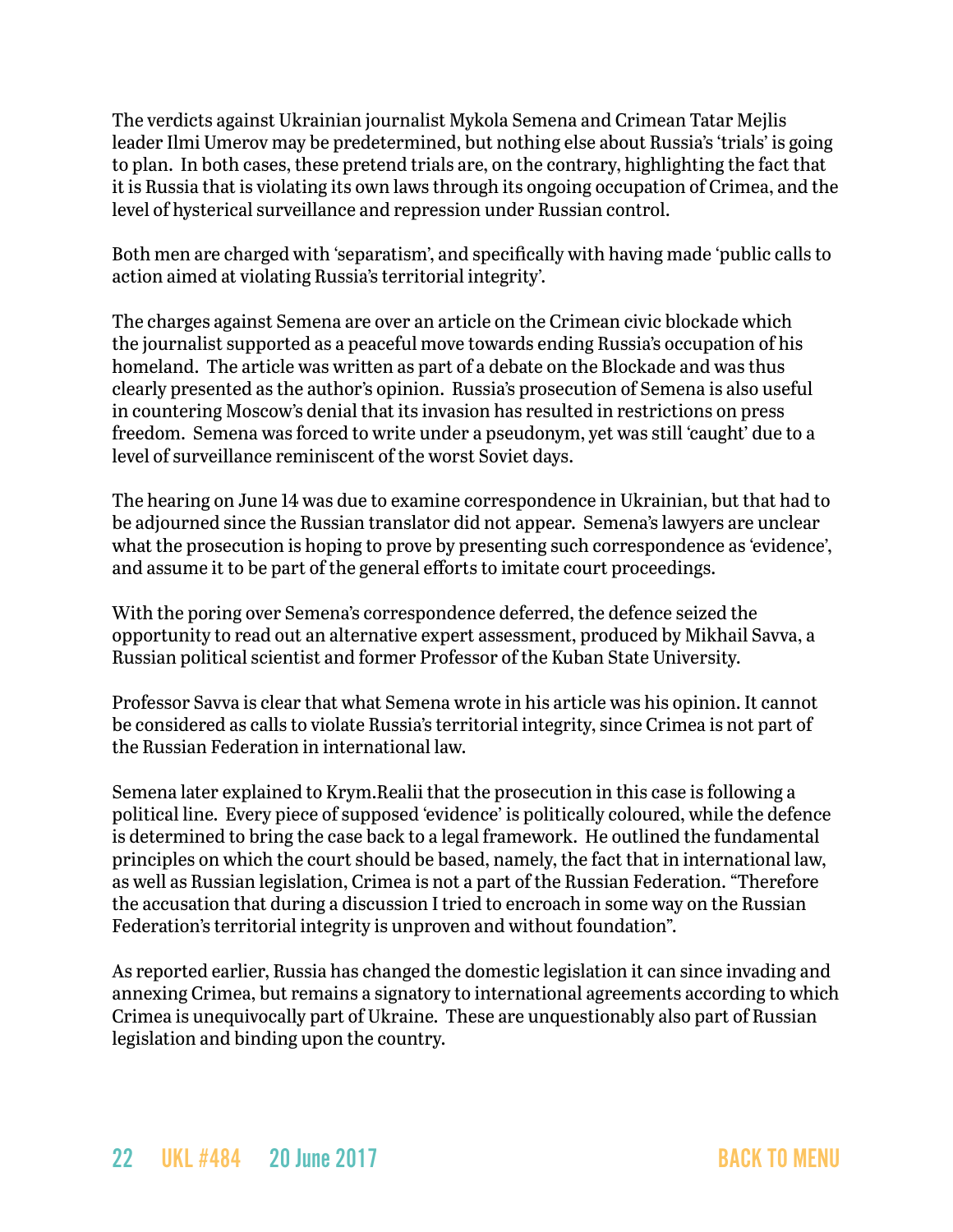By staging show trials aimed at silencing opposition to annexation, Russia has drawn attention to the fact that its own legislation indicts Russian President Vladimir Putin and all those who helped him invade another country's territory.

This is a political trial and the fact that the 67-year-old journalist has already been added to Russia's so-called List of Extremists and Terrorists leaves no place for illusions about a real trial.

Semena is charged over an article entitled "The Blockade – a necessary first step to the liberation of Crimea". The text was written in September 2015, and polemicized with another writer who had expressed concern about the hardships that the civic blockade, initiated with detailed human rights demands, could cause.

The author of the article points out that Crimea had been under Nazi occupation for 2.5 years and must not be under Russian for any longer. He uses 'military' language about the Blockade, but very clearly as a metaphor for the degree of determination and organization involved.

"The Blockade must be full, systematic and designed so that it is followed by liberation."

"Yes, Ukraine will never bring war to Crimea, that's true. Because it [war] was brought there by Russia. The fact that in Crimea there is no military action now, is to the credit of Ukraine, not of Russia. Ukraine handed Crimea over when it was not in a position to defend it, but that doesn't mean for ever."

Semena's 'trial' has been internationally condemned and recognized as an offensive against freedom of speech and independent journalism. Both Ukrainian and international rights groups have called for maximum attention and a "strong and clear reaction" from the international community.

## <span id="page-22-0"></span>#12

## The Forgotten Ukraine Conflict

- - - - - - - - - - - - - - - - - - - - - - - - - - - - - - - - - - - - - - - - - - - - - - - - - - - - - - - - - - - - - - - - - - - - - - - - - - - - - - - - - - Evidence of War Crimes Emerge from the East Sunday Times (UK), 18 June 2017 <http://bit.ly/2sgp1wp>

It was the goldfish that led to Oleksandr Grishchenko's arrest, torture and near-execution. The middle-aged veterinary surgeon decided to flee the embattled city of Luhansk in eastern Ukraine in July 2014 as Russian-backed separatists seized control. First, though, he needed to visit his clinic. "We had a small aquarium and the fish hadn't been fed for days," he says. "They were starving."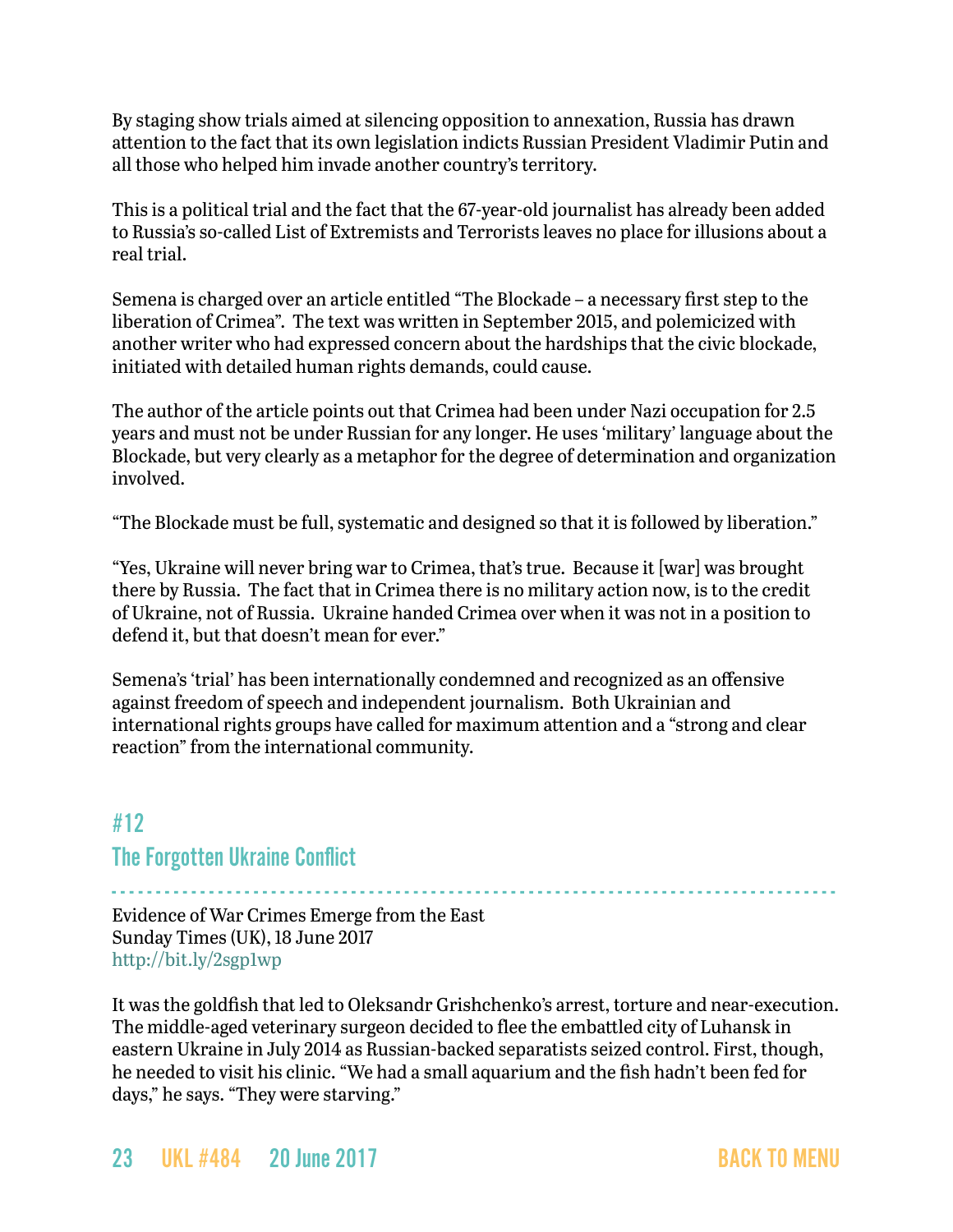An armed separatist cornered him outside, demanding to see his papers, which Oleksandr had left at home. The gunman, increasingly aggressive, accused him of being a spy and ordered him into a car. "There was no reason to run away — I was innocent — so I went with him."

He was about to join the hundreds of people locked away in basements and jails in the lawless, rebel-controlled areas of the Donbas region, where Ukrainian government forces have been fighting Russian-backed separatists since April 2014. Many of these victims remain in captivity, having been subjected to forced labour, public humiliation, beatings, sexual violence and torture. Grishchenko got away shortly before he was about to be shot.

When I meet him in Kiev three years later, the 56-year-old vet is pleasant and softly spoken, but overshadowed by a profound air of sadness, pain and exhaustion. We talk late into the evening as he relives the day of his arrest and descent into hell.

Browsing through Grishchenko's phone outside the vet's clinic, the gunman came across photos of pro-Ukrainian demonstrations. With a menacing smile, he said this was enough to get Grishchenko killed — "but we'll hand you over to a counter-terror unit instead".

He was frogmarched to a damp basement on a university campus where a single bulb hanging from the ceiling lit up the faces of about 20 other captives. "One man's face was all cut up," Grishchenko recalls. "Another lay crippled on the floor from a beating. The room smelled of sweat and shit."

The soldiers returned a few hours later and hauled Grishchenko upstairs to a torture chamber run by a notorious separatist commander nicknamed Batman. He was kicked to the ground then repeatedly throttled with a rope, causing him to black out. His torturer, who gave his name as Maniac, shouted: "Admit you're a spy. Admit you're a  $f^{*****}$  spy."

Grishchenko was stripped naked, tied to a table and beaten. After failing to extract a confession, Maniac bent each of his fingers back until they broke, then cut the skin between them with a surgical blade. That night, he was left naked and handcuffed to a chair alongside other detainees. "It was humiliating. My cuffs were so tight my hands turned blue. The guard refused to loosen them for two days."

For four months, Grishchenko stayed in that basement, only once allowed to wash himself. Maniac dealt out frequent beatings. Power cuts often kept the prisoners in total darkness. Grishchenko saw one hostage beaten to death, and encountered imprisoned teenage girls who were allegedly used as sex slaves at the front line.

One morning, he and the others were loaded onto a bus and driven to the city outskirts. "They wanted to liquidate us," he says. "We had seen too much." But a rival rebel faction attacked the guards: Grishchenko escaped and lay low with some trusted friends. Later that freezing winter, he sneaked into his house, grabbed his passport and boarded a bus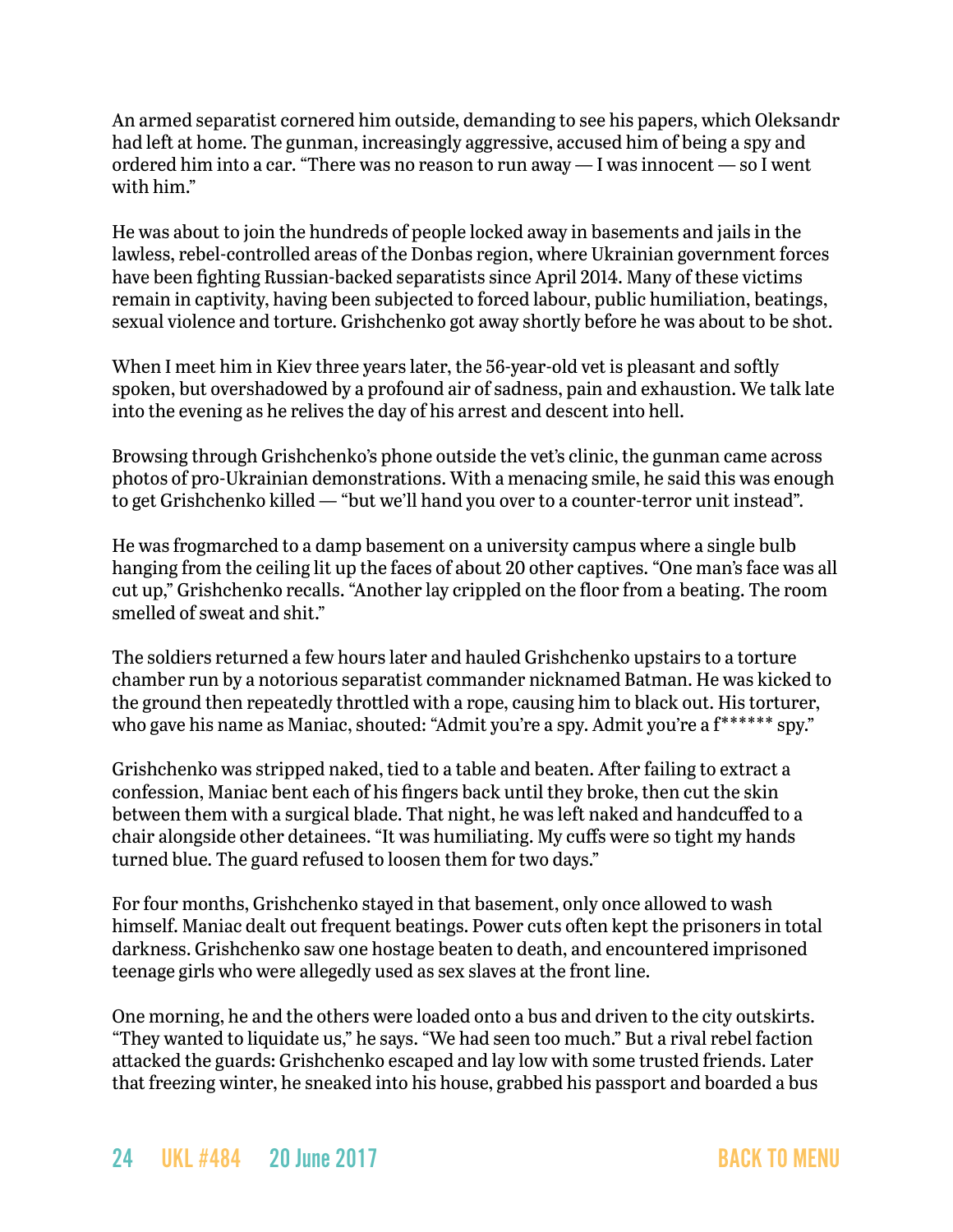to Moscow. After taking another bus to Kiev, he eventually secured work at a veterinary practice, sleeping at a run-down hostel.

A few months into this new life, still deeply traumatised, Grishchenko logged onto VKontakte, Russia's version of [Facebook.](file:///CHAIRE%20UKR/UKL/javascript:void(0);) Scrolling through absent-mindedly, he suddenly noticed a photo album of a Russian whom he recognised as a former guard from the torture chamber.

"This guy had returned home to Murmansk [in the far northwest of Russia]and posted a collection of pictures," says Grishchenko. "The album was entitled Memories of Donbas. His photos made him out to be some kind of hero fighting for freedom, fighting for a better life." He slowly exhales. "But not one of the photos showed his crimes."

Above a sunless courtyard in downtown Kiev, the Ukrainian capital, lies Office 25: a nerve centre of activists and lawyers fighting to expose the dark secrets of the Donbas dungeons. This is the headquarters of the Center for Civil Liberties (CCL), which investigates humanrights violations across Ukraine, including annexed Crimea and the war-racked east.

Hundreds of Ukrainian servicemen and civilians are missing or held as prisoners of war in abysmal conditions in the east's breakaway regions. They are pawns in a wider geopolitical game, and campaigners fear that time is running out for them.

At CCL's offices, I meet some of the victims helped by the organisation. Among them is 50-year-old Iryna Boyko, who has travelled to Kiev from her hometown, Poltava, in central Ukraine — the region that gave 19th-century Russia, which ruled much of Ukraine, one of its greatest writers, Nikolai Gogol. Stout and sunny, Boyko greets us with a cheerful grin, but her jocular bearing belies a terrible ordeal. It is some time before I notice that half her little finger is missing.

Boyko lived a simple life before the turmoil of revolution and war set in motion a devastating series of events. The daughter of chemical workers, she grew up in what was then the Ukrainian Soviet Socialist Republic, part of the Soviet Union. She joined a construction firm in another Soviet territory, Armenia, before returning home, where she had children. Her husband died 11 years ago. Boyko established a small charity in his memory and took a sales job to support her family. Then the protests began.

Through the long winter of 2013-14, hundreds of thousands of protesters took to the streets of Kiev after Ukraine's pro-Russian president, Viktor Yanukovych, rejected a farreaching deal with the [European Union](file:///CHAIRE%20UKR/UKL/javascript:void(0);) in favour of stronger ties with Moscow.

"My granddaughter spent the last of her pocket money buying food for a protester," Boyko recalls. "That's when I joined the movement. How could I stand back after that?" She started helping demonstrators, donating provisions, organising meetings. "It was tough but exciting."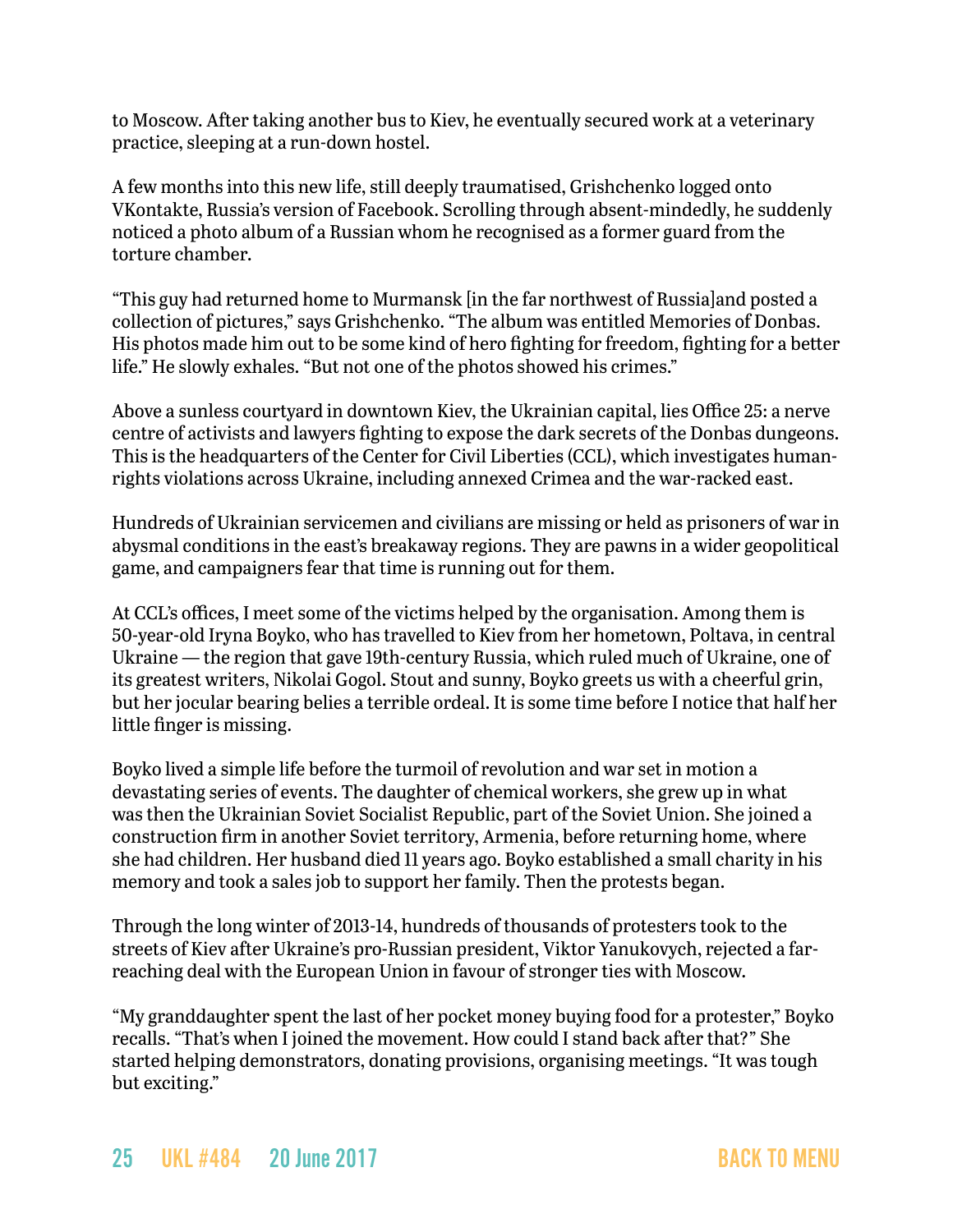The mass rallies eventually toppled Yanukovych, but triggered a greater crisis. Moscow dispatched its forces to seize Crimea in February 2014 and the industrial east subsequently descended into bloody anarchy. Russia's military covertly began arming, coordinating and reinforcing the separatist insurgency, which declared independence in the Donetsk and Luhansk regions — known collectively as Donbas.

With astonishing bravery, Boyko began smuggling families out of the breakaway east. She and her team repeatedly travelled into volatile, separatist-held territory to secure safe passage for dozens of civilians, duping checkpoint militants with fake stories to gain access. "We never asked for any money," she says. "We'd flay our own skin to help these people."

In late June 2014, Boyko rose at 4am with three colleagues to deliver aid to undersupplied government troops. Later that day, in the sweltering heat, they drove into the self-proclaimed Luhansk People's Republic to collect a pensioner and a pregnant woman desperate to escape. By 5pm, they were still on the road — hot, tired and far from government-controlled territory. In a coalmining town near the Russian border, a separatist stopped Boyko's minivan and made a call on her mobile. Within minutes, a unit of pro-Russian Cossacks sped towards them in a convoy of battered cars. Stepping out, they began aggressively interrogating Boyko's group, accusing them of supporting the "enemy". Then the militants ordered them at gunpoint into a car.

As they drove down a potholed road in silence, thuds of artillery fading into the distance, Boyko stared out of the window, her heart pounding. The soldiers pulled into an abandoned factory, locked the group inside and left. Later that night, the men returned, some stinking of alcohol, and forced their captives into the yard. Shouting at them to face the wall, the soldiers fired their assault rifles. Jaw clenched and eyes screwed tight, Boyko felt bullets zip past her head to ricochet off the wall.

On the second night, the beatings began. "It was hell. There was no reason — they did it for fun, for sport," says Boyko with a sigh. "I tried counting each blow, to maintain control, but I lost count."

The following morning, they were transported to the separatist stronghold of Horlivka, then ruled by Igor Bezler, a feared rebel leader known as Demon. A mob of locals threw punches as the captives arrived, fracturing Boyko's jaw, cheeks and eye socket in seven places. But the real torture was yet to begin.

Boyko's face darkens, her voice becomes quieter. "We were dragged into a back room. They pinned me down, grabbed my hand and chopped off my little finger with cable cutters. Next, they tried to break my toes with pliers. I refused to scream, so they grabbed a hammer and smashed my knees so hard the hammer broke. One of them drilled an electric drill into my foot, then, more than a dozen times, into different parts of my body." Finally, a soldier dug a spoon deep into her eye in a bid to gouge it from its socket. He eventually gave up and Boyko passed out, her right eye permanently blinded.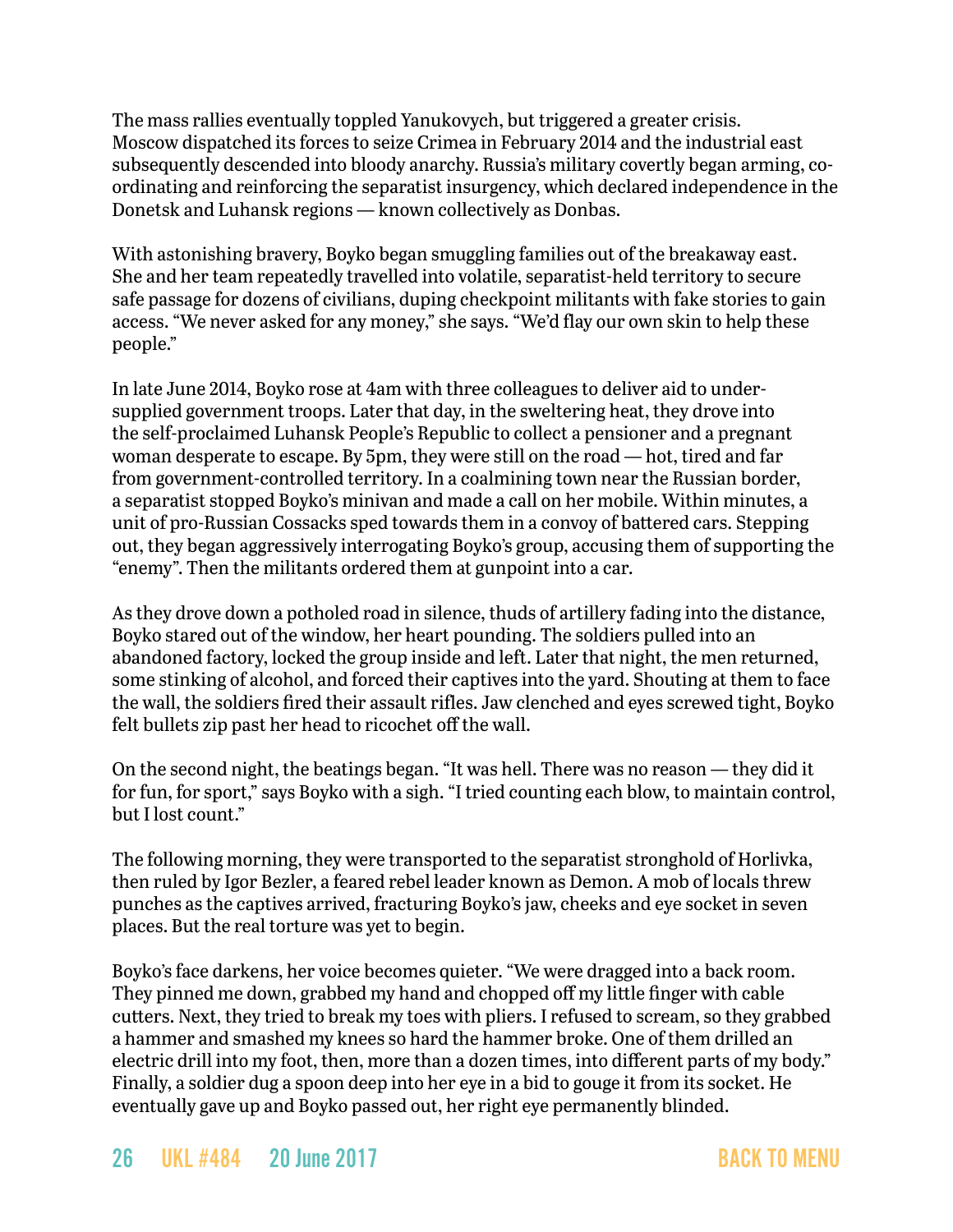On day four, Boyko was transferred to a filthy garage, where she remained in solitary confinement for two months, before being moved to a cell shared with 20 others. Twice a day, they were allowed out; by night they slept on ammunition crates, the light permanently on.

"The other prisoners chatted with each other, but at first I stayed silent. I prayed all the time. Every day, the guards threatened to shoot us. One of them was OK and sneaked me extra rations. Not all of them were bad."

The weeks rolled by. Beyond her secret prison, full-scale war raged. But, inside, Boyko grew close to her guards, dressing their wounds from the fighting and tending broken limbs. "For me, it wasn't strange. They're human beings too. It didn't mean I loved Ukraine any less. Anyway," she adds, "it meant I got better food."

Deliverance came without warning. Unknown to her, the warring parties had agreed to a prisoner exchange. In late September — the day after her birthday and 103 days after her capture — a guard escorted her from prison, bought her lunch and a new tracksuit, then drove to the buffer zone. "I felt nothing as I crossed," Boyko recalls. "It was a blur. I didn't understand what was happening. But as soon as I saw the Ukrainian flag, I fell to the ground. I thought I'd never come home."

For months, she was terrified that her tormentors would hunt her down. Her physical scars were healing, but the psychological wounds led to black periods of depression. Through therapy and willpower, she has overcome the worst — the anger, the engulfing sense of isolation, the inconsolable sadness — but she does not yet feel fully free, because some of the friends captured with her on that rescue mission three years ago are still imprisoned.

"The best therapy for me is to try to free others in captivity. The worst is past. My only aim now is to save those left behind."

Why are civilians subjected to such horrors? The Kiev government says there are 128 prisoners in the east, with a further 400 listed as missing. The true numbers are likely to be far higher. The Kremlin — which has long denied having a significant military presence in the war, despite overwhelming evidence to the contrary — is accused of exploiting the captives as tools for propaganda and as bargaining chips to obtain pardons for separatist militants.

One theory is that Moscow's strategy is eventually to wind down the conflict and secure semi-autonomy for the unrecognised republics, which would then be reabsorbed into Ukraine. This course — which is likely to include an amnesty deal — would furnish the Kremlin with a Trojan horse: pro-Russian regions ruled by compliant governors that carry out Moscow's bidding, thereby granting the Russian president, Vladimir Putin, influence in Kiev, impeding Ukraine's further integration with the West.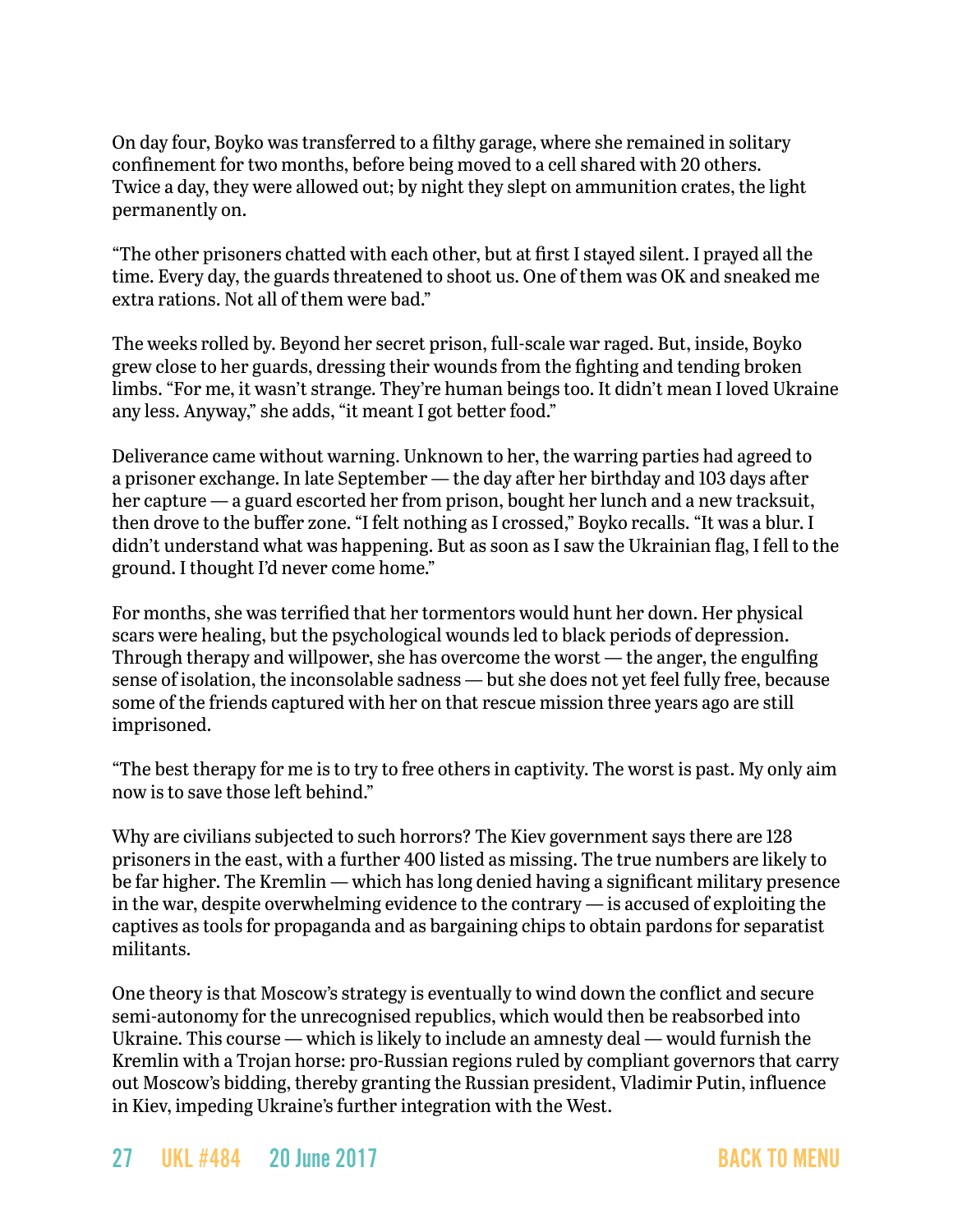Oleksandra Matviychuk, head of the CCL, tells me: "In Donbas, we're seeing kidnappings, executions of civilians, crimes against humanity. This happens regardless of a person's age, gender or health. All face torture and abuse. It is a sustained campaign — the same things happen again and again. The purpose is to deliver a powerful message and control the population with terror."

Disregard for the Geneva Conventions is not restricted to Russian-backed forces, however. Human rights groups also accuse Ukraine of abducting, torturing and secretly detaining separatists, albeit on a different scale. The Security Service of Ukraine (SBU) a successor to the KGB — has held prisoners incommunicado for up to 15 months, while the country's court system is deeply corrupted. In April, rogue militiamen from the pro-Ukrainian, now-disbanded "Tornado" battalion were convicted in Kiev for the torture and sexual assault of civilians in a case that has tested the government's ability to rein in its own paramilitaries and hold them to account.

International watchdogs say abuses are greater in Crimea and the separatist east. "In Crimea, it is a hidden war that uses fear and oppression," Matviychuk says. "There is the simulacrum of a legal framework — police, courts, judges — but it is an empty facade. Donbas exists in a total grey zone. If you're arrested, you cannot protect yourself. There is no legal framework. This is a real military dictatorship."

Prisoner exchanges — like the wider peace process — have stalled. Liberation of captives was a cornerstone of a ceasefire agreement reached in February 2015, but has been sidelined by continuing hostilities.

There is an official Ukrainian body to negotiate the release of prisoners of war, but the process is haphazard and impenetrably bureaucratic. Volunteer groups and private figures have secured releases where the government has failed. Relatives of captive soldiers may resort to enlisting well-connected mediators to negotiate the release of loved ones — a route beset with bribery and betrayal.

The war is in its fourth year. About 10,000 people are dead, more than 2m have been displaced and artillery attacks continue to hit civilian areas. While many are repulsed by the prospect of a political settlement that lets off the worst offenders, an amnesty could reinvigorate prisoner exchanges and open a dialogue for reconciliation. Surely, I ask Matviychuk, this course is preferable to protracted armed conflict?

On this, she is intransigent. "There can be no compromise," she insists. "There can be no amnesty for human-rights violations. We have done this before and it does not fix the root of the problem. We must stop the cycle of impunity."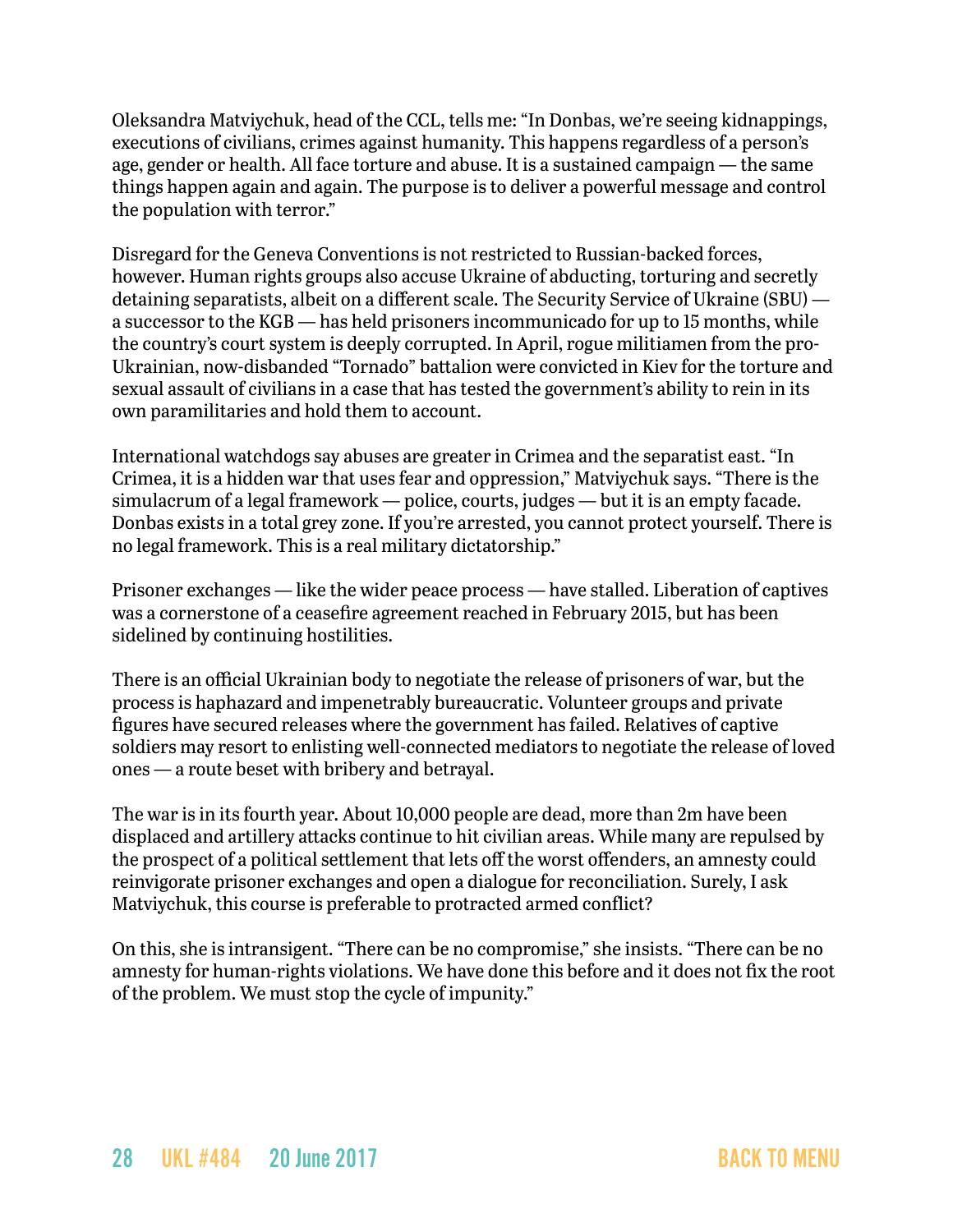## <span id="page-28-0"></span>#13 Pro-Ukrainian blogger disappears in separatist-controlled area of eastern Ukraine

- - - - - - - - - - - - - - - - - - - - - - - - - - - - - - - - - - - - - - - - - - - - - - - - - - - - - - - - - - - - - - - - - - - - - - - - - - - - - - - - - by Tanya Lokshina OpenDemocracy, 17 June 2017 <http://bit.ly/2rOurv6>

Two weeks ago, Stas called his mother to say he was on a bus entering Donetsk city, in the self-proclaimed Donetsk People's Republic (DPR) in eastern Ukraine. He was planning to visit her and his grandmother the next morning. She was excited. Stas had been traveling for work for days in other parts of Ukraine, and she missed him. However, Stas did not show up at her home that morning. He has been missing since that phone call on 2 June, feared forcibly disappeared by the separatist Donetsk authorities.

I met Stas, 27, in Donetsk last year. A pro-Ukrainian blogger and a regular contributor to RFE/RL, he wrote under the name of Stanyslav Vasin. An underground reporter in an area controlled by Russia-backed separatists, Stas published compelling chronicles of life in the DPR, from shooting and shelling to local infrastructure and cultural events. With the war in eastern Ukraine dragging on for three years and no end in sight, his blog became a unique window into life on the other side of the "line of contact" for many Ukrainians who have no access to separatist-controlled areas.

Stas made no secret of his pro-Ukrainian views and hopes for ultimate defeat of the Russia-backed separatists. I read his blog once in a while and on a work-trip to Donetsk I sent him a message introducing myself and suggesting we meet for a coffee. He asked me to call him Stas, short for Stanyslav, but it never crossed my mind this was his real name. Only after his disappearance did I find out from RFE/RL and other media that he had changed his surname for security purposes, but kept his first name as part of his Internet identity.

Late in the evening, we sat in an almost deserted café for over an hour speaking mainly about the climate of raw fear in the DPR. He described himself as "possibly the only person in Donetsk who dares speak his mind freely [online]."

He said that he also knew a few others in the broader separatist-controlled territory who spoke critically of the de-facto authorities on social media but he had never met them in person. "When I say I know these people, it's not quite accurate," he explained.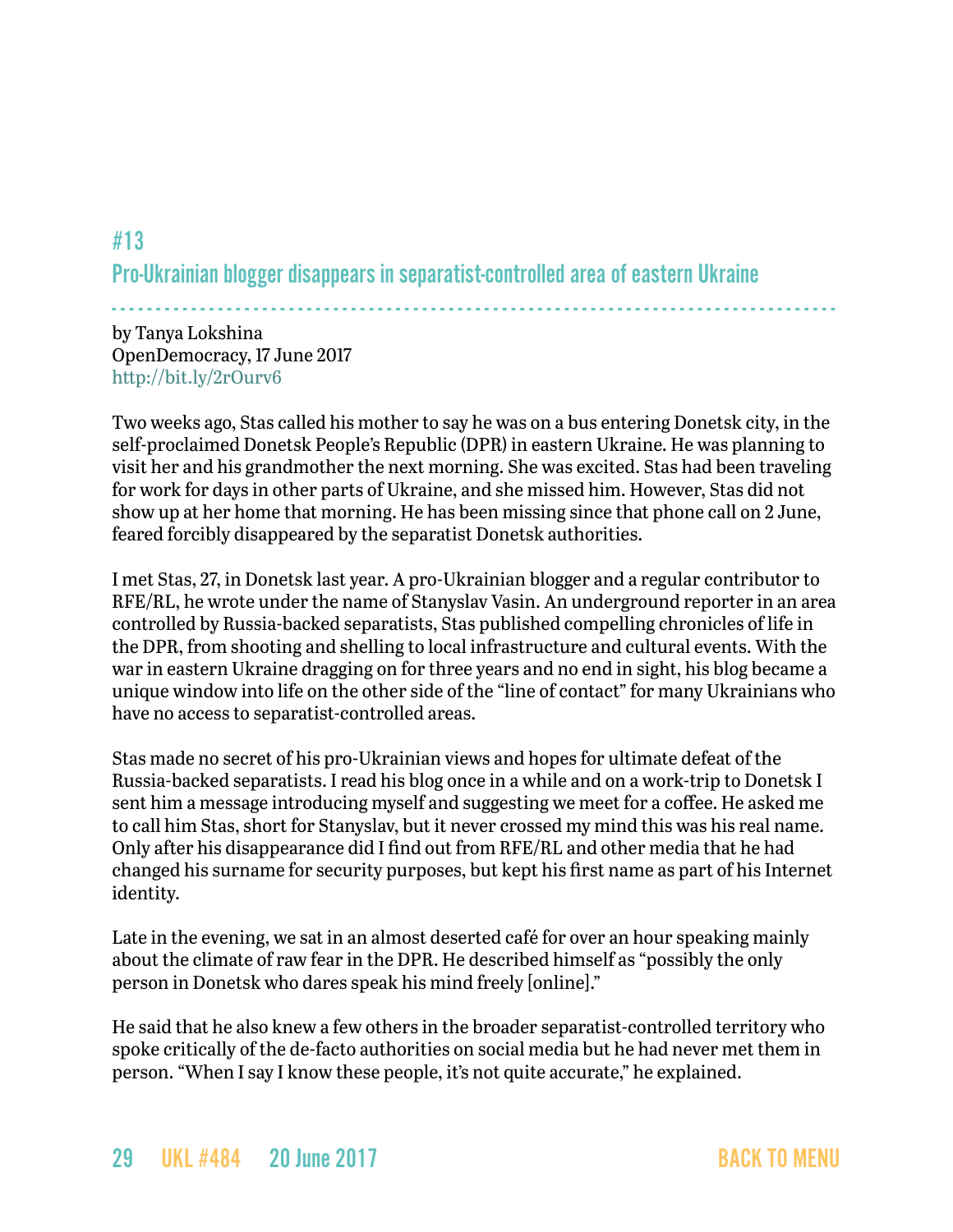"It's rather that I know of them and they know of me. We don't know the real names. We don't know where the others live, except that we're all on this side of the line of contact. The prerequisite of survival is total anonymity. I keep a super-low profile, stay away from people. Even my mother has no idea what I really do and how I live."

On 3 June, when Stas didn't show up, his mother, overcome with worry, went to the apartment Stas rented in Donetsk. The door to the apartment was locked. She waited until late at night, to no avail. The next day, the landlord opened the apartment for her. The place looked like it had been ransacked. She rushed to the police and filed a missing person report. She went to the DPR's Ministry of State Security to enquire if they had detained her son, but they refused to let her in. The Ministry is the most feared agency in the DPR, due to its reputation of operating without oversight, arbitrarily detaining people and holding them incommunicado.

Two weeks later, the police still have no information about Stas – or at least none they're willing to share. Neither Stas' mother or editors know where to turn. Stas' role as a pro-Ukrainian blogger and journalist, coupled with the DPR's disturbing record of detaining dissenters incommunicado for prolonged periods, give strong grounds to be concerned that local security officials have forcibly disappeared him. Human Rights Watch has documented numerous cases when DPR State Security ministry officials have forcibly disappeared people who were, or were thought to be, pro-Ukraine, holding them without acknowledging it for several weeks.

If Stas is indeed in DPR custody, the de-facto authorities should immediately end his forcible disappearance by acknowledging his detention, and release him.

<span id="page-29-0"></span>#14 UN Human Rights Monitoring Mission in Ukraine: 36 Civilians Killed and 157 wounded in Donbas over Three Months

- - - - - - - - - - - - - - - - - - - - - - - - - - - - - - - - - - - - - - - - - - - - - - - - - - - - - - - - - - - - - - - - - - - - - - - - - - - - - - - - - - Ukraine Crisis Media Center, 13 June 2017 <http://bit.ly/2sjONQh>

[The latest UN OHCHR report can be downloaded at [http://bit.ly/2rOLtJv\]](http://bit.ly/2rOLtJv)

From February 16 to May 15, 2017, as a result of combat operations in Donbas 36 civilians were killed, 157 were injured. "This is a 48 per cent increase compared to the previous reporting period, and a 70 per cent increase comparing to the same time period one year ago. Shellings accounted for 42 per cent of the casualties. Almost an equal amount – 41 per cent – was caused by mines and other explosive devices. […] We call on the parties to the conflict to implement their commitments to the Minsk agreements, including to strictly adhere to the ceasefire and withdraw weapons and fighters from the contact line. This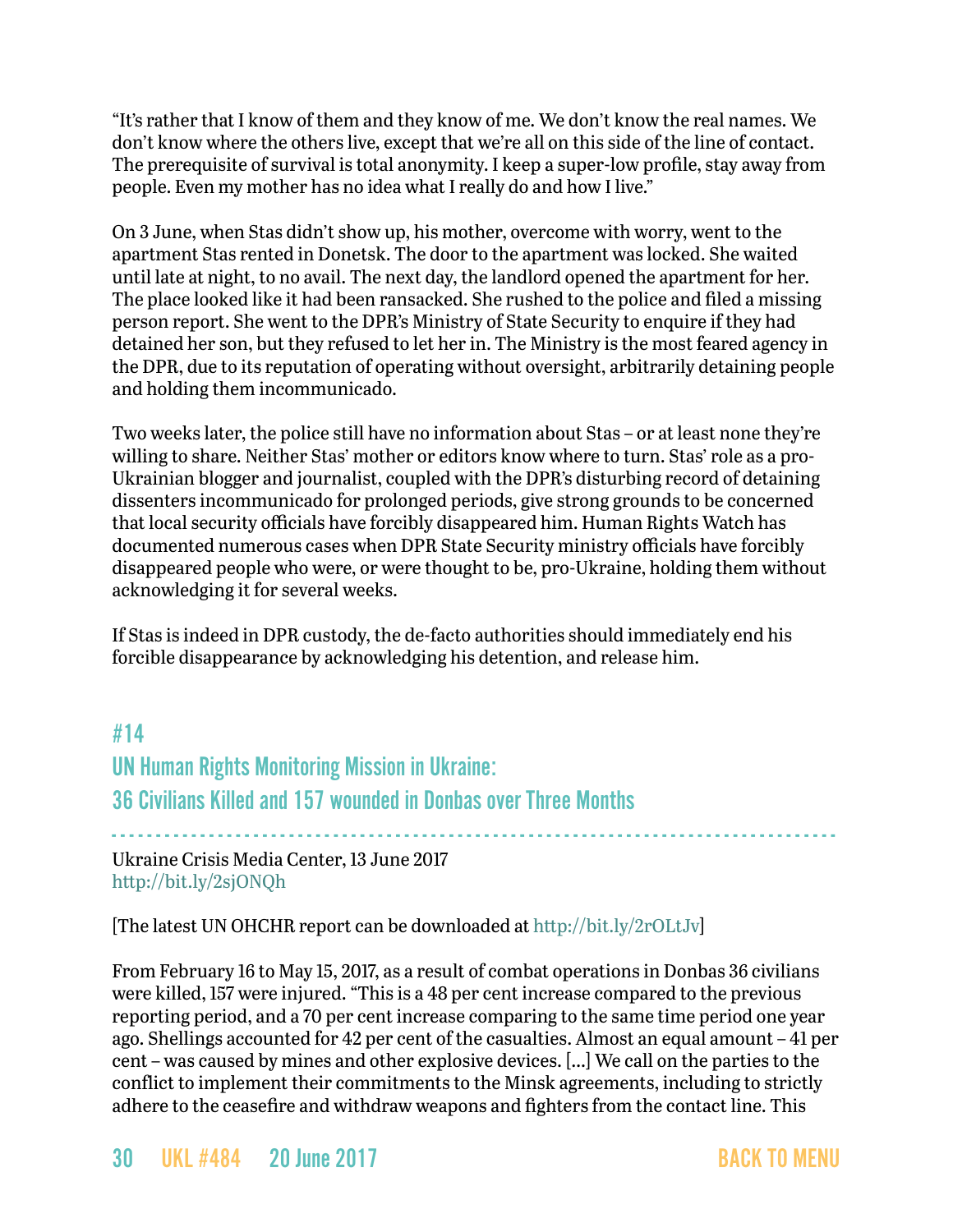is particularly important as we move into the summer, where hostilities may escalate," stated Fiona Frazer, Head of the United Nations Human Rights Monitoring Mission in Ukraine, presenting the report of the UN Human Rights Monitoring Mission in Ukraine at a press briefing held at Ukraine Crisis Media Center. The report is based on interviews with 252 witnesses and victims of human rights violations as well as on observations during monitoring visits to both parties to the conflict.

The report focuses on persistent problems with infrastructure as a result of attacks, difficulties in crossing the contact line, prohibition of movement of goods between government-controlled and uncontrolled territories, the production cutback or closedown of a number of companies in the temporarily occupied territories, which resulted in people losing jobs. It is also noted that the forced termination of operation of the Rinat Akhmetov Humanitarian Staff, which has provided humanitarian aid to half a million civilians, deteriorated the condition of the most vulnerable and poor population in the temporarily occupied territories.

### **Illegal detention**

The report contains information on new cases of unlawful or arbitrary deprivation of liberty, abductions, enforced disappearances, in particular, on the territory controlled by militants of so-called "LPR-DPR". There were recorded the new cases of tortures inflicted on detainees on both sides of the contact line. "We do not have full and unrestricted access to detainees held by armed groups. Nevertheless, we continued to document cases of deprivation of liberty perpetrated by members of armed groups of the self-proclaimed 'Donetsk people's republic' and self-proclaimed 'Luhansk people's republic'. The practice of the 30-day so-called 'administrative arrest' continues, which is often prolonged, without any legal redress, while detainees are denied access to lawyers or visits by family members," noted Fiona Frazer. She added that in the government-controlled territory the Monitoring Mission had unimpeded access to the places of detention.

During the period covered by the report, 14 people imprisoned before the conflict were transferred to the government-controlled territory. However, 9,500 persons imprisoned before the conflict still remain on the other side of the contact line.

### **Situation in Crimea**

For the first time since the annexation of Crimea 12 persons imprisoned before the conflict were transferred to mainland Ukraine as a result of direct negotiations between the Ombudsmen of Ukraine and Russia.

The UN Human Rights Monitoring Mission interviewed all transferred persons and documented serious violations of their rights to physical and mental integrity committed during their detention in prisons in Crimea and Russia, where they were transferred to in violation of international humanitarian law.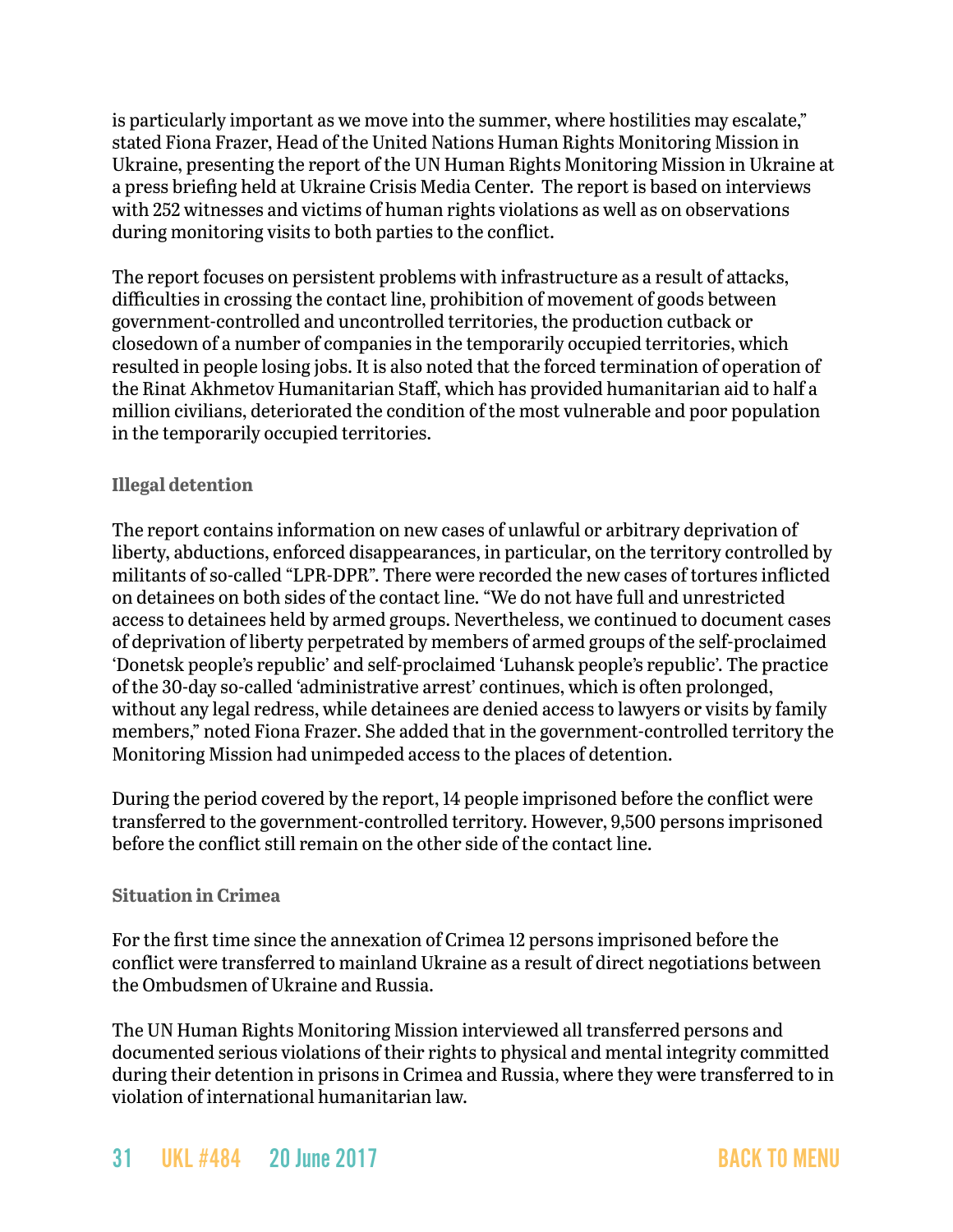The report recorded violations of the Crimean Tatar community's right to a fair trial and restriction of the use of Ukrainian language in education. Besides, concern is expressed about the development of parallel structures in the territory of self-proclaimed "republics". It is noted that the Monitoring Mission has documented a number of violations of fundamental principles and standards of the trial, the right to liberty and security of a person committed in these "republics".

## #15

Ukraine's Ultra-Right Militias are Challenging the Government to a Showdown

- - - - - - - - - - - - - - - - - - - - - - - - - - - - - - - - - - - - - - - - - - - - - - - - - - - - - - - - - - - - - - - - - - - - - - - - - - - - - - - - - by Joshua Cohen Washington Post, 15 June 2017 <http://wapo.st/2tGT1ze>

As Ukraine's fight against Russian-supported separatists continues, Kiev faces another threat to its long-term sovereignty: powerful right-wing ultranationalist groups. These groups are not shy about using violence to achieve their goals, which are certainly at odds with the tolerant Western-oriented democracy Kiev ostensibly seeks to become.

The recent brutal stabbing of a left-wing anti-war activist named Stas Serhiyenko illustrates the threat posed by these extremists. Serhiyenko and his fellow activists believe the perpetrators belonged to the neo-Nazi group C14 (whose name comes from a 14-word phrase used by white supremacists). The attack took place on the anniversary of Hitler's birthday, and C14's leader published a statement that celebrated Serhiyenko's stabbing immediately afterward.

The attack on Serhiyenko is just the tip of the iceberg. More recently C14 beat up a socialist politician while other ultranationalist thugs stormed the Lviv and Kiev City Councils. Far-right and neo-Nazi groups have also assaulted or disrupted art exhibitions, anti-fascist demonstrations, a "Ukrainians Choose Peace" event, LGBT events, a social center, media organizations, court proceedings and a Victory Day march celebrating the anniversary of the end of World War II.

According to a study from activist organization Institute Respublica, the problem is not only the frequency of far-right violence, but the fact that perpetrators enjoy widespread impunity. It's not hard to understand why Kiev seems reluctant to confront these violent groups. For one thing, far-right paramilitary groups played an important role early in the war against Russian-supported separatists. Kiev also fears these violent groups could turn on the government itself — something they've done before and continue to threaten to do.

To be clear, Russian propaganda about Ukraine being overrun by Nazis or fascists is false. Far-right parties such as Svoboda or Right Sector draw little support from Ukrainians.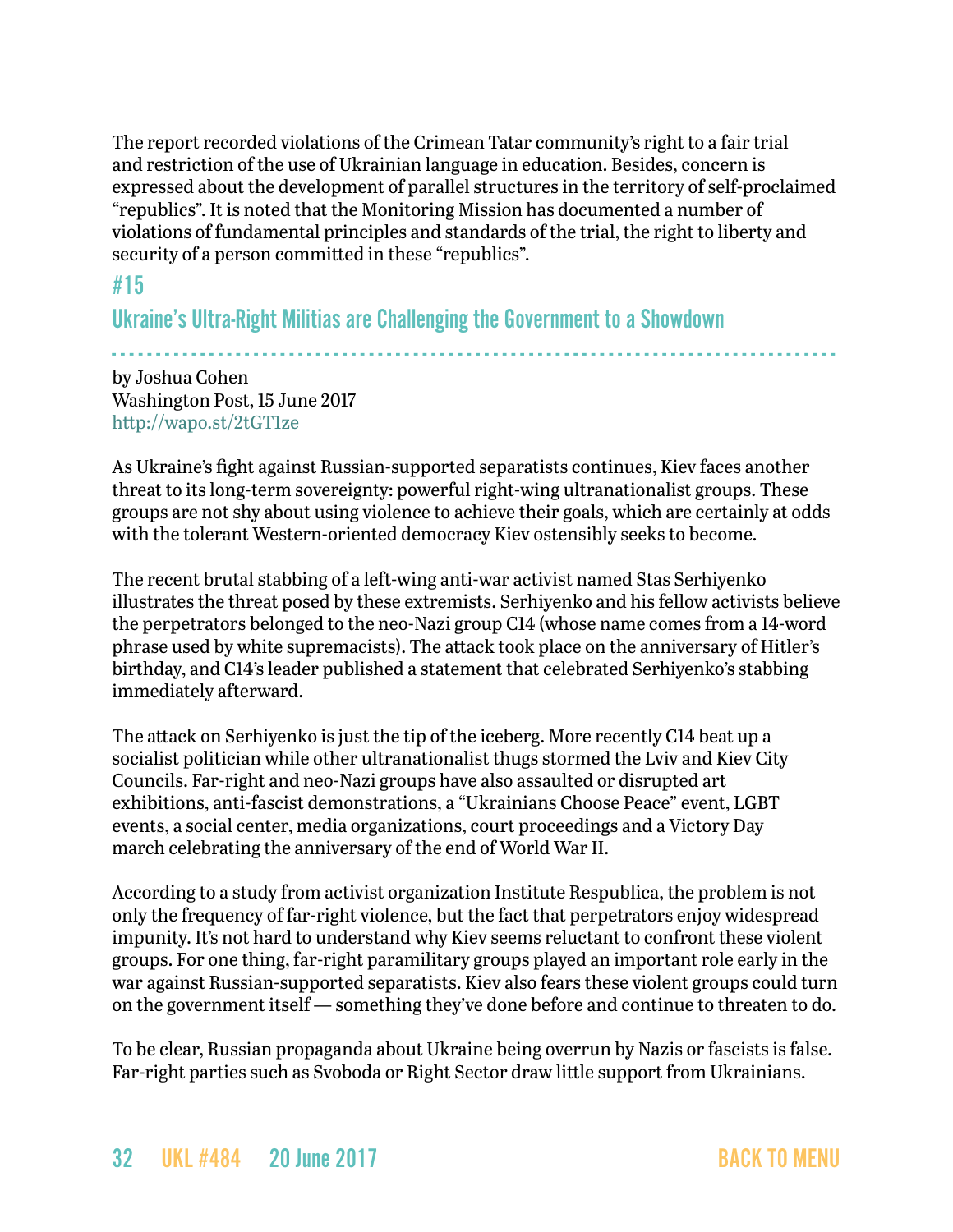Even so, the threat cannot be dismissed out of hand. If authorities don't end the far right's impunity, it risks further emboldening them, argues Krasimir Yankov, a researcher with Amnesty International in Kiev. Indeed, the brazen willingness of Vita Zaverukha – a renowned neo-Nazi out on bail and under house arrest after killing two police officers — to post pictures of herself after storming a popular Kiev restaurant with 50 other nationalists demonstrates the far right's confidence in their immunity from government prosecution.

It's not too late for the government to take steps to reassert control over the rule of law. First, authorities should enact a "zero-tolerance" policy on far-right violence. President Petro Poroshenko should order key law enforcement agencies — the Interior Ministry, the National Police of Ukraine, the Security Service of Ukraine (SBU) and the Prosecutor Generals' Office (PGO) — to make stopping far-right activity a top priority.

The legal basis for prosecuting extremist vigilantism certainly exists. The Criminal Code of Ukraine specifically outlaws violence against peaceful assemblies. The police need to start enforcing this law.

Most importantly, the government must also break any connections between law enforcement agencies and far-right organizations. The clearest example of this problem lies in the Ministry of Internal Affairs, which is headed by Arsen Avakov. Avakov has a long-standing relationship with the Azov Battalion, a paramilitary group that uses the SS symbol as its insignia and which, with several others, was integrated into the army or National Guard at the beginning of the war in the East. Critics have accused Avakov of using members of the group to threaten an opposition media outlet. As at least one commentator has pointed out, using the National Guard to combat ultranationalist violence is likely to prove difficult if far-right groups have become part of the Guard itself.

Avakov's Deputy Minister Vadym Troyan was a member of the neo-Nazi Patriot of Ukraine (PU) paramilitary organization, while current Ministry of Interior official Ilya Kiva – a former memberof the far-right Right Sector party whose Instagram feed is populated with images of former Italian fascist leader Benito Mussolini – has called for gays "to be put to death." And Avakov himself used the PU to promote his business and political interests while serving as a governor in eastern Ukraine, and as interior minister formed and armed the extremist Azov battalion led by Andriy Biletsky, a man nicknamed the "White Chief" who called for a crusade against "Semite-led sub-humanity."

Such officials have no place in a government based on the rule of law; they should go. More broadly, the government should also make sure that every police officer receives human rights training focused on improving the policing and prosecution of hate crimes. Those demonstrating signs of extremist ties or sympathies should be excluded. In one notorious incident, media captured images of swastika-tattooed thugs — who police claimed were only job applicants wanting to have "fun" — giving the Nazi salute in a police building in Kiev. This cannot be allowed to go on, and it's just as important for Ukrainian democracy to cleanse extremists from law enforcement as it is to remove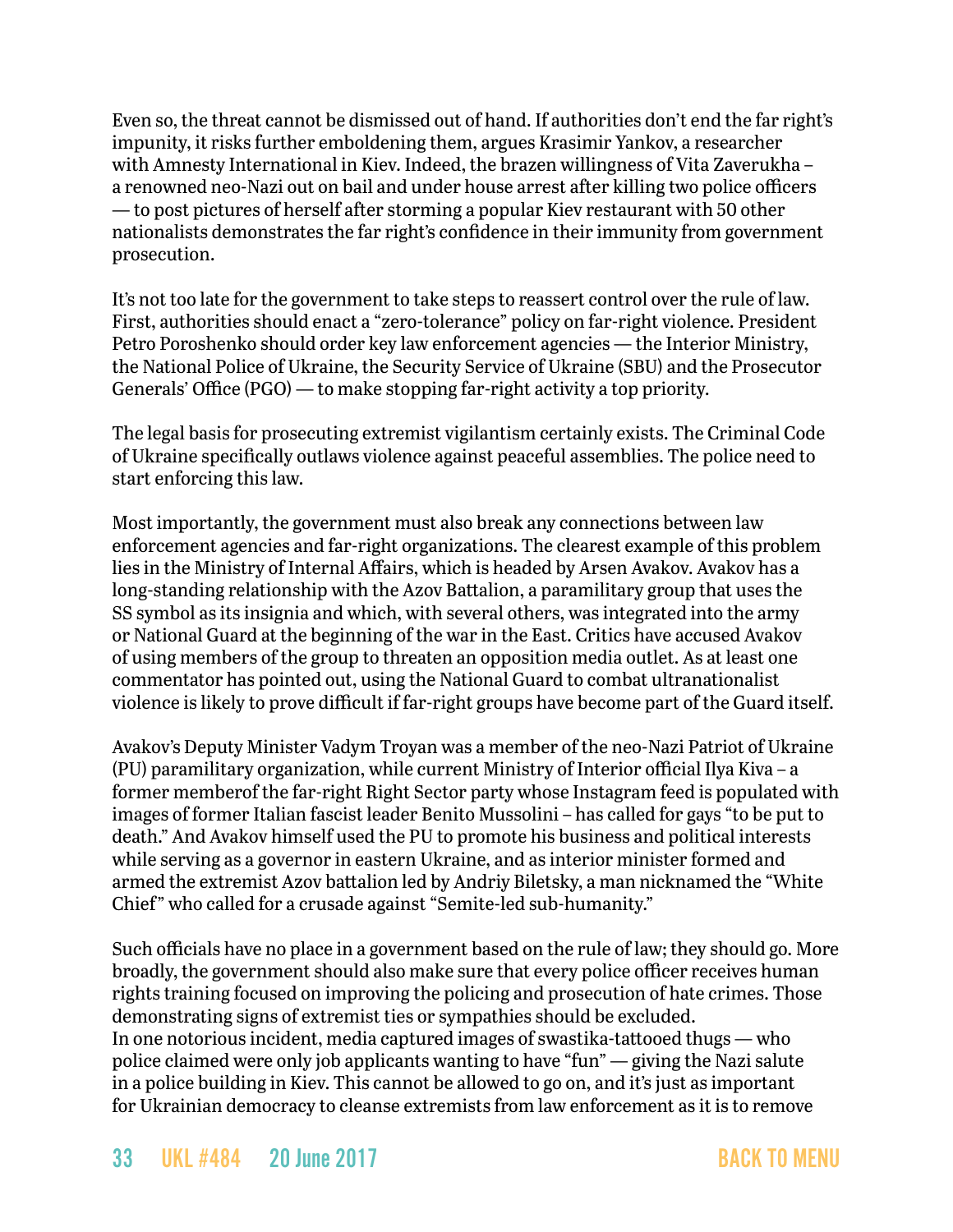corrupt officials from former president Viktor Yanukovych's regime under Ukraine's "lustration" policy.

It's still not too late for Poroshenko to end the far right's growing sense of impunity. But he must act now.

# <span id="page-33-0"></span>#16

## New Book

- - - - - - - - - - - - - - - - - - - - - - - - - - - - - - - - - - - - - - - - - - - - - - - - - - - - - - - - - - - - - - - - - - - - - - - - - - - - - - - - - - *Near Abroad Putin, the West and the Contest over Ukraine and the Caucasus* Gerard Toal Oxford University Press ISBN: 9780190253301 <http://bit.ly/2swoapW>

Before Russia invaded Ukraine, it invaded Georgia. Both states are part of Russia's "near abroad" - newly independent states that were once part of the Soviet Union and are now Russia's neighbors. While the Russia-Georgia war of 2008 faded from the headlines in the wake of the global recession, the geopolitical contest that created it did not. Six years later, the spectre of a revanchist Russia returned when Putin's forces invaded and annexed the Crimean peninsula, once part of Russia but an internationally recognized part of Ukraine since the Soviet collapse. Crimea's annexation and follow on conflict in eastern Ukraine have generated the greatest geopolitical crisis on the European continent since the end of the Cold War.

In Near Abroad, the eminent political geographer Gerard Toal moves beyond the polemical rhetoric that surrounds Russia's interventions in Georgia and Ukraine to study the underlying territorial conflicts and geopolitical struggles. Central to understanding are legacies of the Soviet Union collapse: unresolved territorial issues, weak states and a conflicted geopolitical culture in Russia over the new territorial order. The West's desire to expand NATO contributed to a growing geopolitical contest in Russia's near abroad. This found expression in a 2008 NATO proclamation that Georgia and Ukraine will become members of NATO, a "red line" issue for Russia. The road to invasion and war in Georgia and Ukraine, thereafter, is explained in Near Abroad.

Geopolitics is often thought of as a game of chess. Near Abroad provides an account of real life geopolitics, one that emphasizes changing spatial relationships, geopolitical cultures and the power of media images. Rather than being a cold game of deliberation, geopolitics is often driven by emotions and ambitions, by desires for freedom and greatness, by clashing personalities and reckless acts. Not only a penetrating analysis of Russia's